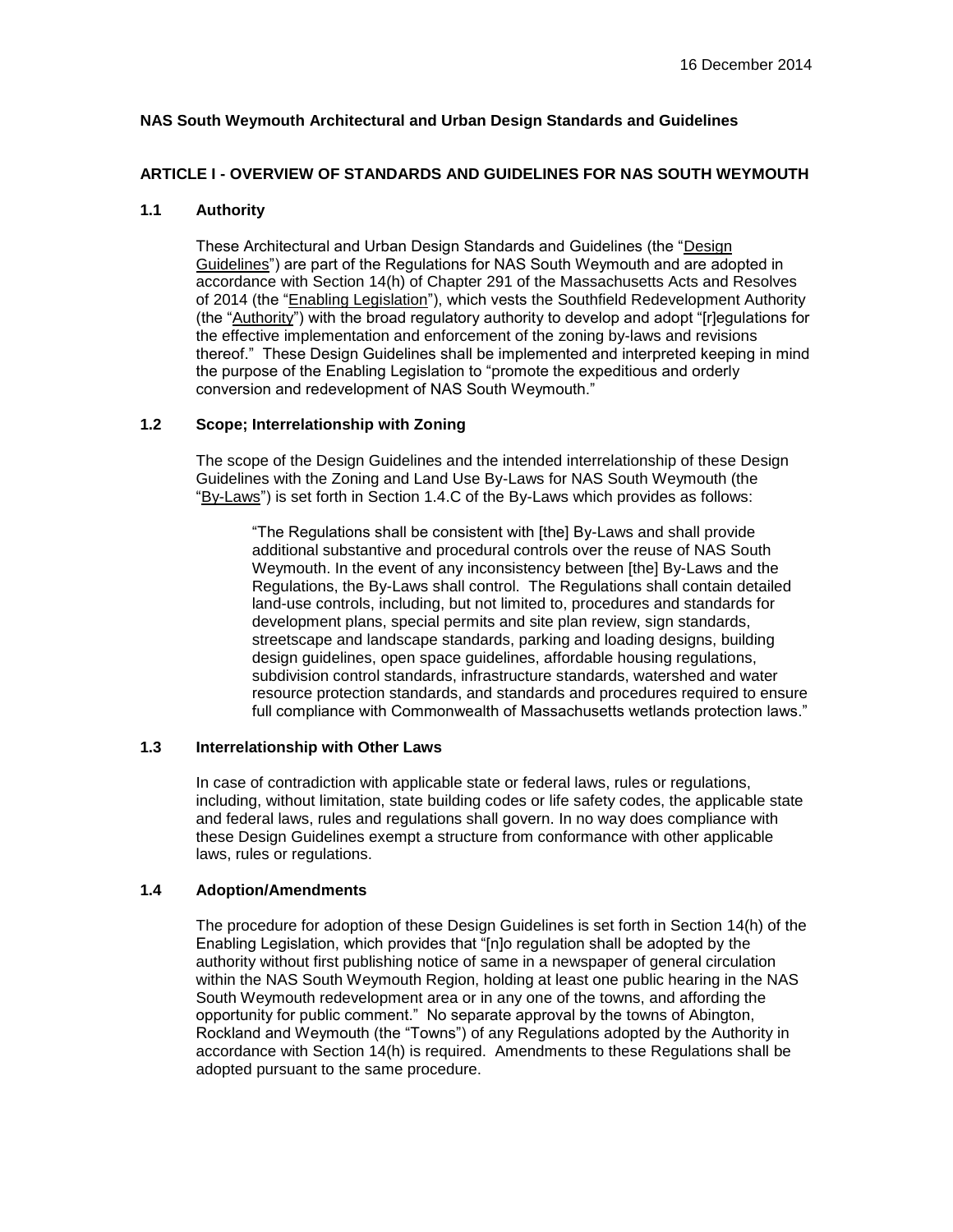## **1.5 Intent of Design Guidelines**

These Design Guidelines contain regulations that impact the design and character of NAS South Weymouth. The intent of these Design Guidelines is to preserve a high quality public realm. These Design Guidelines draw upon regional examples of historic New England towns, and reflect the principles of Traditional Neighborhood Design and Smart Growth, in determining street layout and design, mixture of uses, building placement, and architectural character.

### **1.6 How to Use These Design Guidelines**

These Design Guidelines contain mandatory and recommended provisions. Mandatory provisions are obligatory and failure to incorporate mandatory provisions shall constitute independent grounds for denial of an application or approval unless an exemption is granted by the Zoning Enforcement Officer. Recommended provisions provide guidance on preferred design elements, but failure to incorporate recommended provisions shall not be independent grounds for denial of an application or approval.

These Design Guidelines should be used in the following method:

- 1. Locate property on the Zoning District Map (By-Laws Exhibit A) to determine what Zoning District regulations apply.
- 2. Determine what Building Forms or uses (By-Laws Article 6) are allowed in the applicable Zoning District and the requirements applicable to such Building Forms or uses.
- 3. Review the general provisions of these Design Guidelines which apply to all properties.
- 4. Review specific provisions of these Design Guidelines pertaining to Building Forms or non-accessory uses in the Residential, Retail, Office/Commercial, and Biopharmaceutical Manufacturing and Light Industrial sections.

With respect to the specific provisions of these Design Guidelines pertaining to Building Forms or uses (as referenced in item 4 above), such provisions shall apply to the initial construction of the buildings and the Building Forms and uses designated at such time for the improvements. Upon any change in the Building Form or uses for a particular building following completion of construction, and in connection with any permit or approval issued in connection therewith, the Zoning Enforcement Officer shall determine whether a modification of these Design Guidelines is necessary or appropriate, in the Zoning Enforcement Officer's reasonable discretion.

#### **1.7 Illustrations**

Illustrations are meant to demonstrate the character intended for the redevelopment of NAS South Weymouth, but are for illustrative purposes only. Any illustrations shall be on file with the Authority.

#### **1.8 References**

These Design Guidelines are based on the application of traditional urban design conventions. These conventions are derived from a number of sources in planning literature. Where approvals, interpretations and judgments are left to the discretion of the Zoning Enforcement Officer or his or her agent, he or she may use the following texts for guidance as to best practices: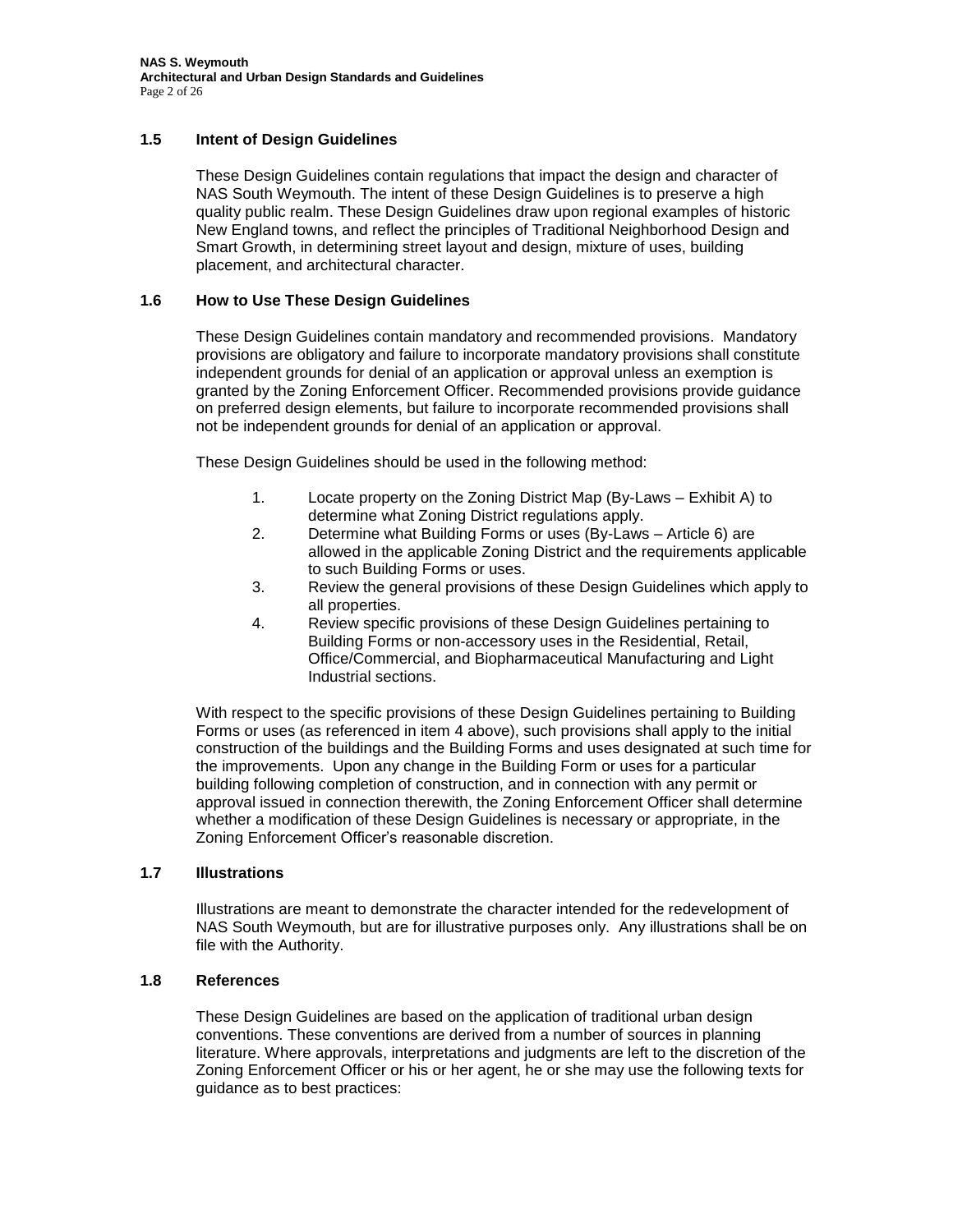- a. Werner Hegemann and Elbert Peets, The American Vitruvius: An Architects' Handbook of Civic Art (Princeton Architectural Press, 1988); b. Allan B. Jacobs, Great Streets (The MIT Press, 1993);
- c. Peter Katz, The New Urbanism: Toward an Architecture of Community (McGraw-Hill, Inc., 1994);
- d. Charles George Ramsey, AIA Graphic Standards,  $10^{th}$  ed. (John Wiley & Sons, Inc. 2000);
- e. Andres Duany et al., The Lexicon of the New Urbanism (Congress for the New Urbanism);
- f. Barton-Aschman Associates, Shared Parking (Urban Land Institute);
- g. Stephen Mouzon, Traditional Construction Patterns: Design and Detail Rules of Thumb (McGraw-Hill, Inc. 2004);
- h. William Ware, The American Vignola: A Guide to the Making of Classical Architecture (W.W. Norton and Company, 1977);
- i. American Planning Association, Planning and Urban Design Standards (John Wiley & Sons, Inc. 2005); and
- j. Local or regional examples on file with the Authority.

The above list is not exclusive; additional texts and illustrations may be used for reference and the list may be updated periodically. The above texts and illustrations will be available at the Authority's office for applicants to review. Applications for development in NAS South Weymouth are not required to comply with the design specifics of the recommended texts and illustrations; the texts and illustrations are for reference and guidance only.

### **1.9. Administration**

The provisions of these Design Guidelines shall apply in both the Central Redevelopment Area and the Perimeter Areas. The Authority shall administer and enforce these Design Guidelines during the land use entitlement process for projects located within the boundaries of the Central Redevelopment Area. The Towns shall administer and enforce these Design Guidelines during and after such construction activities which are located within the boundaries of the Central Redevelopment Area and which are subject to issuance of a building permit. The Towns shall also administer and enforce these Design Guidelines within the boundaries of that portion of the Perimeter Area located within such Town. Areas outside NAS South Weymouth shall remain entirely within the jurisdiction of the Towns and shall continue to be administered by officials of the Towns in accordance with all applicable laws, including the municipal laws and regulations applicable to the Towns.

The Zoning Enforcement Officer (as that term is defined in the By-Laws) shall serve as the enforcer of these Design Guidelines. Approvals shall not be unreasonably withheld; however, non-compliant projects which do not obtain an exemption from the Zoning Enforcement Officer will be rejected and must be redesigned to conform to these Design Guidelines. The Zoning Enforcement Officer shall have authority for approving all aspects of site planning and exterior architecture, including aesthetic appropriateness and any other site-specific matters not delineated herein. Exemptions from compliance with the mandatory provisions of these Design Guidelines may be granted on the basis of architectural merit, at the sole discretion of the Zoning Enforcement Officer. Any exemption shall be subject to review by the Permit Granting Authority.

### **1.10 Definitions**

Capitalized terms not otherwise defined in these Design Guidelines shall have the meanings ascribed to such terms in the By-Laws. All terms used in these Design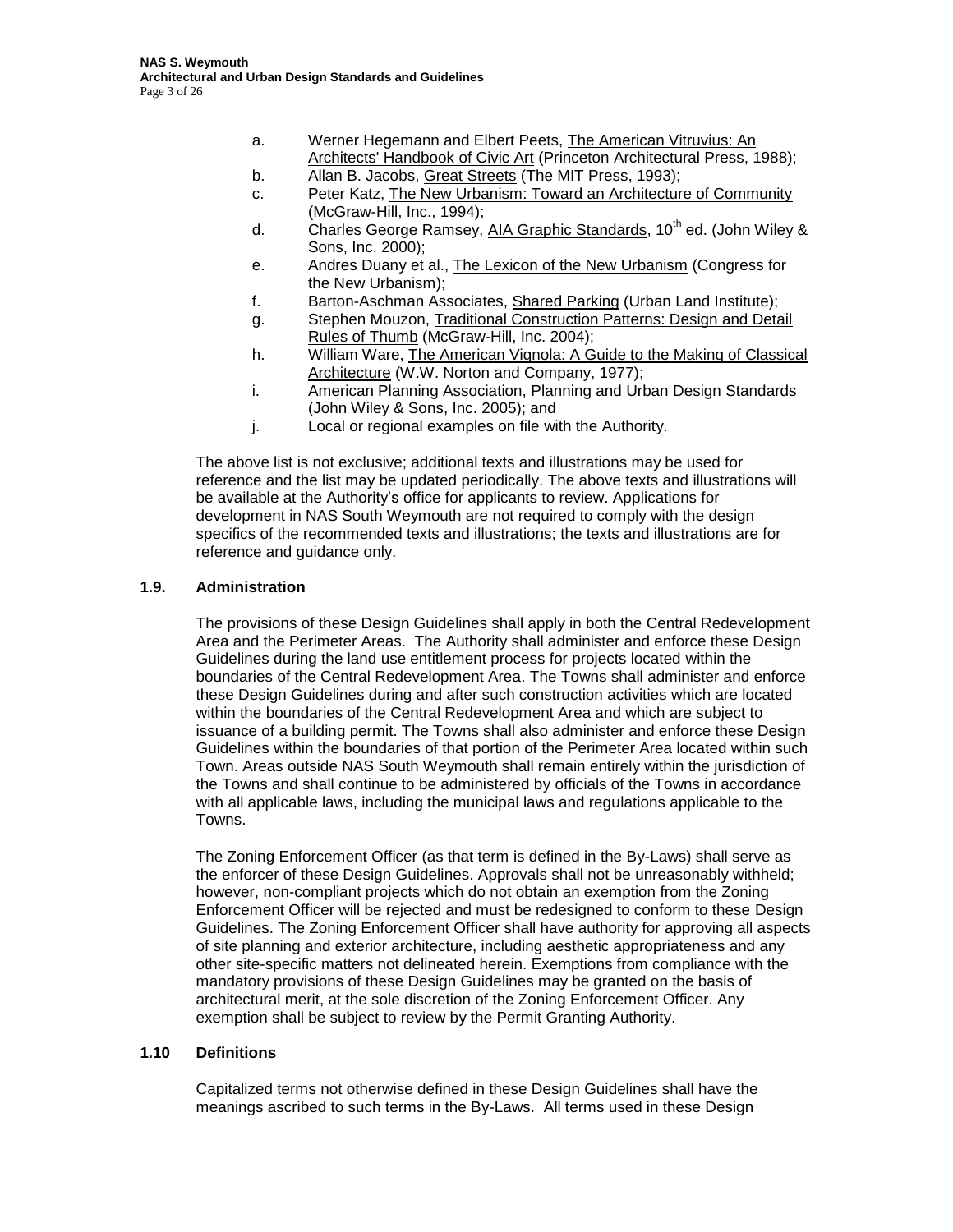Guidelines that are defined in the By-Laws shall have the meanings ascribed to such terms in the By-Laws.

APPURTENANCES: Architectural features added to the main body of a building, including awnings, marquees, balconies, turrets, cupolas, colonnades, arcades, spires, belfries, dormers and chimneys.

BALUSTER: A short vertical member used to support a railing or coping.

BALUSTRADE: A railing together with its supporting balusters or posts, often used at the front of a parapet.

BELFRY: A tower attached to a building that rises above the roof, in which bells are hung.

BLANK (BUILDING) WALL: A side of a building lacking any windows or architectural features.

BUILDING FRONTAGE: The vertical side of a building that faces the lot's frontage and is built to the setback.

BUSINESS SIGN: A sign setting forth the name of the building occupant(s) or indicating the use of the building.

CAP: The protective top layer of a brick structure exposed to weather from above.

CHIMNEY: A vertical structure that rises above a roof of a building and contains the passage through which smoke and gases escape from a fire or furnace.

CIVIC BUILDING: A building used primarily for general public purposes. Uses may include Educational Use, Government Offices, Religious Use, cultural performances, gatherings and displays administered by non-profit cultural, educational, governmental, community service and religious organizations.

COLONNADE: A roofed structure, extending over the sidewalk and open to the street except for supporting columns or piers.

CORNICE: A projecting horizontal decorative molding along the top of a wall or building.

CUPOLA: A domelike structure surmounting a roof or dome, often used as a lookout or to admit light and air. Cupolas are often used to create a visual focal point.

CURB RADIUS: The curved edge of street paving at an intersection used to describe the sharpness of a corner.

EXPRESSION LINE: A horizontal line, the full length of a façade, expressed by a material change or by a continuous projection, such as a molding or cornice. Expression lines delineate the transition between the floor levels.

FREESTANDING BRICK PIER: A pillar of brickwork not connected to a wall.

GARDEN WALL: A freestanding wall along the property line dividing private areas from streets, alleys and or adjacent lots. Garden walls sometimes occur within private yards.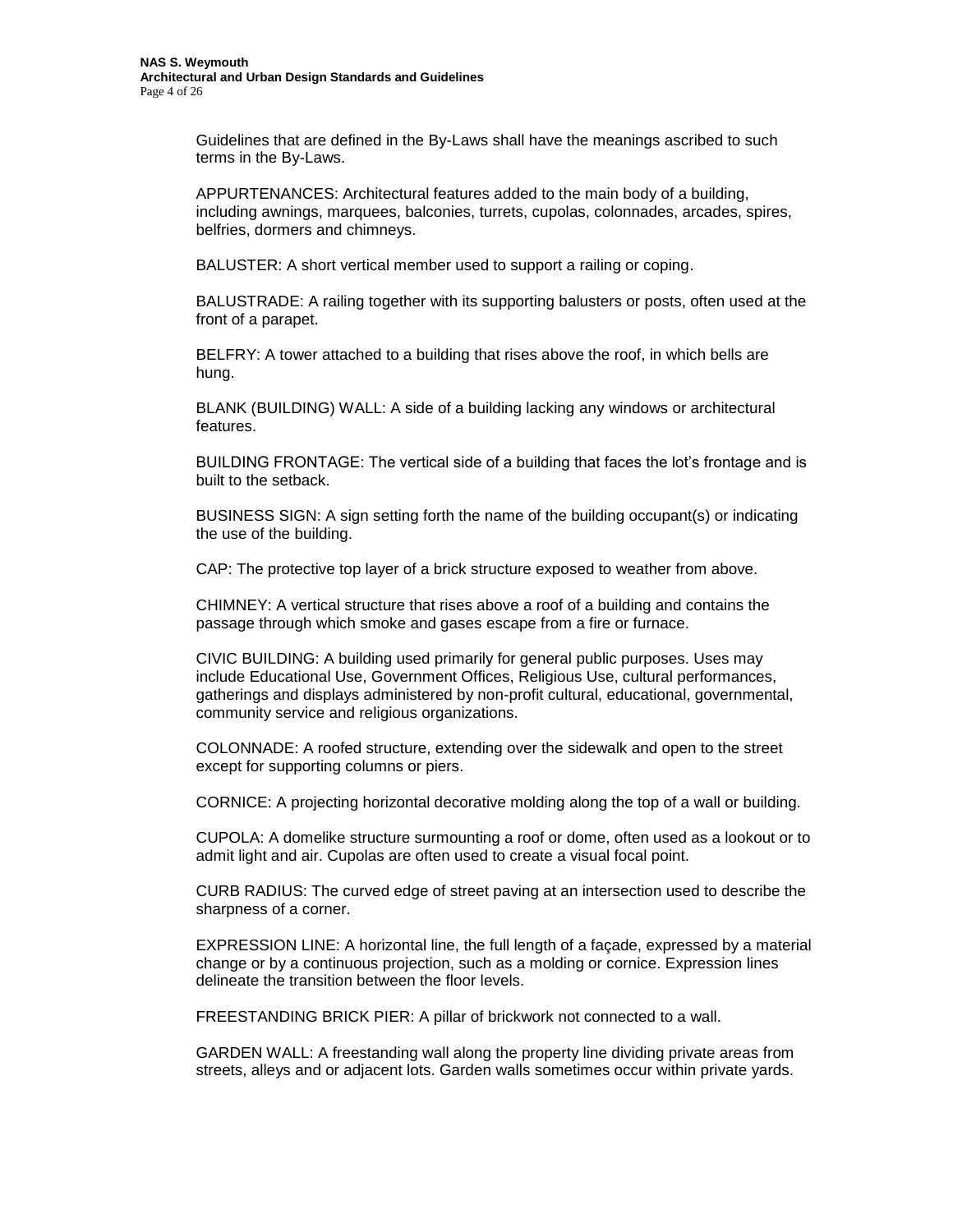GROCERY STORE: A building containing greater than 20,000 square feet of gross floor area and less than 75,000 square feet of gross floor area, which involves the display and sale to the general public of food and other commodities.

HEADER: The horizontal member spanning the top of an opening.

LARGE FOOTPRINT BUILDING: Any building that has a footprint area equal to or greater than 20,000 square feet.

LINER BUILDING: A functional building built in front of Structured Parking, Movie/Playhouse, Theater, Grocery Store, Anchor Retail building or other Large Footprint Buildings to conceal large expanses of blank wall area and to front the street with a façade that has doors and windows opening onto the sidewalk.

LINTEL: A horizontal structural beam that spans an opening, such as between the posts of a door or window or between two columns or piers.

MAIN STREET: The streets within the Main Street Overlay District located in the Village Center District.

MARQUEE: A permanently roofed architectural projection, the sides of which are vertical and are intended for the display of signs and which is supported entirely from an exterior wall of a building.

MULLION: Wood or metal that separate and hold in place the panes of a window.

MUNTIN: A strip of wood or metal separating and holding panes of glass in a window.

OPEN SPACE: Parks, squares, plazas, golf courses and other land used for passive or active recreational, conservation or civic use.

PARAPET: A low wall at the edge of a roof, terrace, or balcony.

PILASTER: An upright, rectangular element of a building that projects slightly from a wall or surface to resemble a flat column. A pilaster is non-structural and may or may not conform to one of the classical orders in design.

PRIMARY ACCESS: The main entry point of a building.

PRINCIPAL FAÇADE (For the purpose of placing buildings along setbacks): The front plane of a building not including stoops, porches, or other appurtenances.

REVEAL: The horizontal distance between a window or door opening and the exterior façade, measured from the dominant building surface to the window or door frame.

SECONDARY ACCESS: Entry points of a building which are not the Primary Access.

SHARED PARKING: A system of parking areas shared by multiple users, where each user has peak parking demands at different times within a 24 hour period or within a weekly or other relevant period, thereby allowing some parking spaces to be shared.

SILL: The horizontal member at the base of a window opening.

SPIRE: A vertical structure attached to a building that rises above the roof and tapers to a point.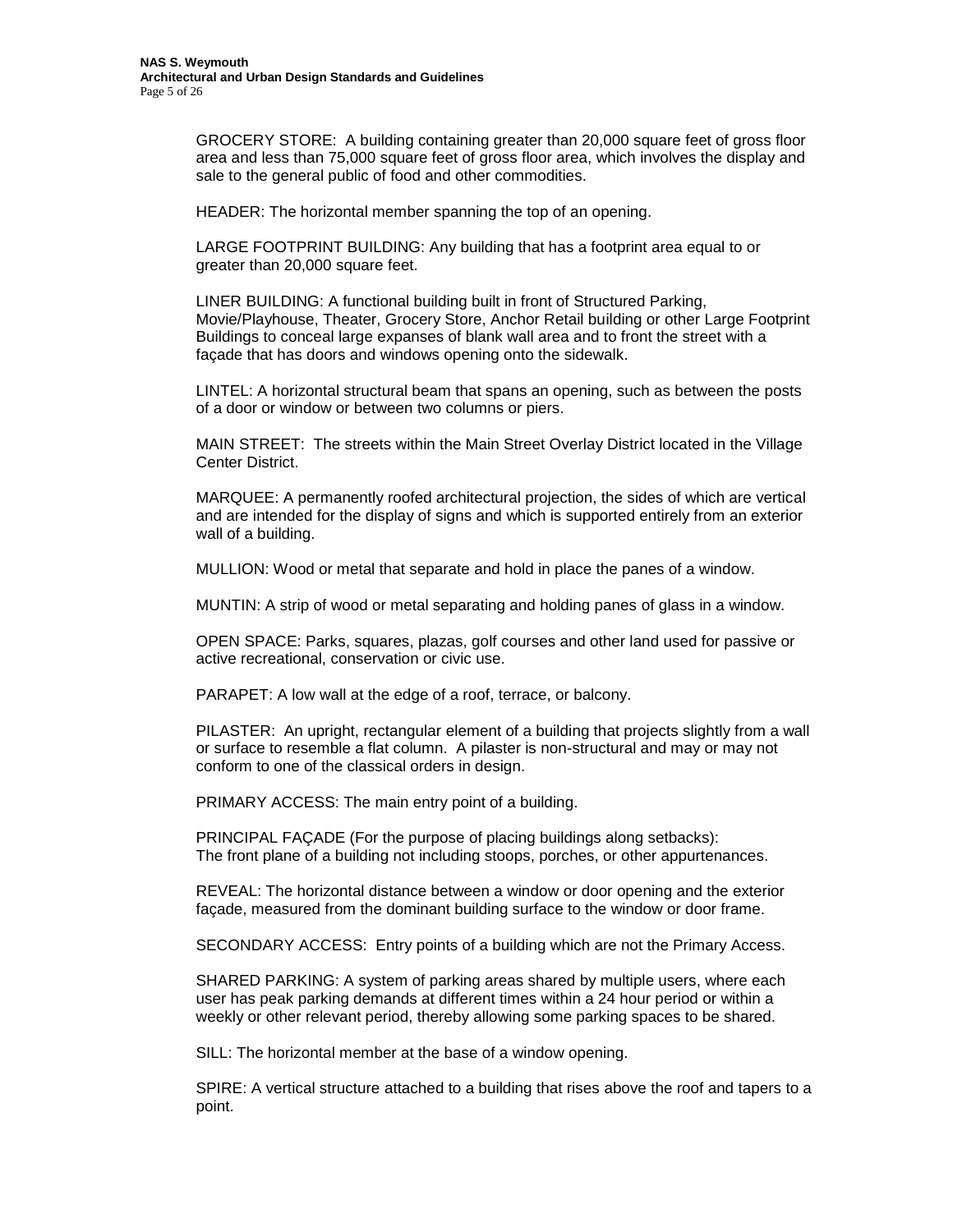STEPBACK: the portion of the building or structure above such height is stepped back a minimum distance from the exterior face of such building or structure which faces a street.

STOOP: A small platform and entrance stairway at a building entrance, commonly covered by a secondary roof or awning.

STOREFRONT: The portion of a building at the first story that is made available for retail use.

TURRET: A small tower or tower- shaped projection on a building used to create a visual focal point.

WATER TABLE: The horizontal reveal marking the height of the first finished floor level in masonry construction.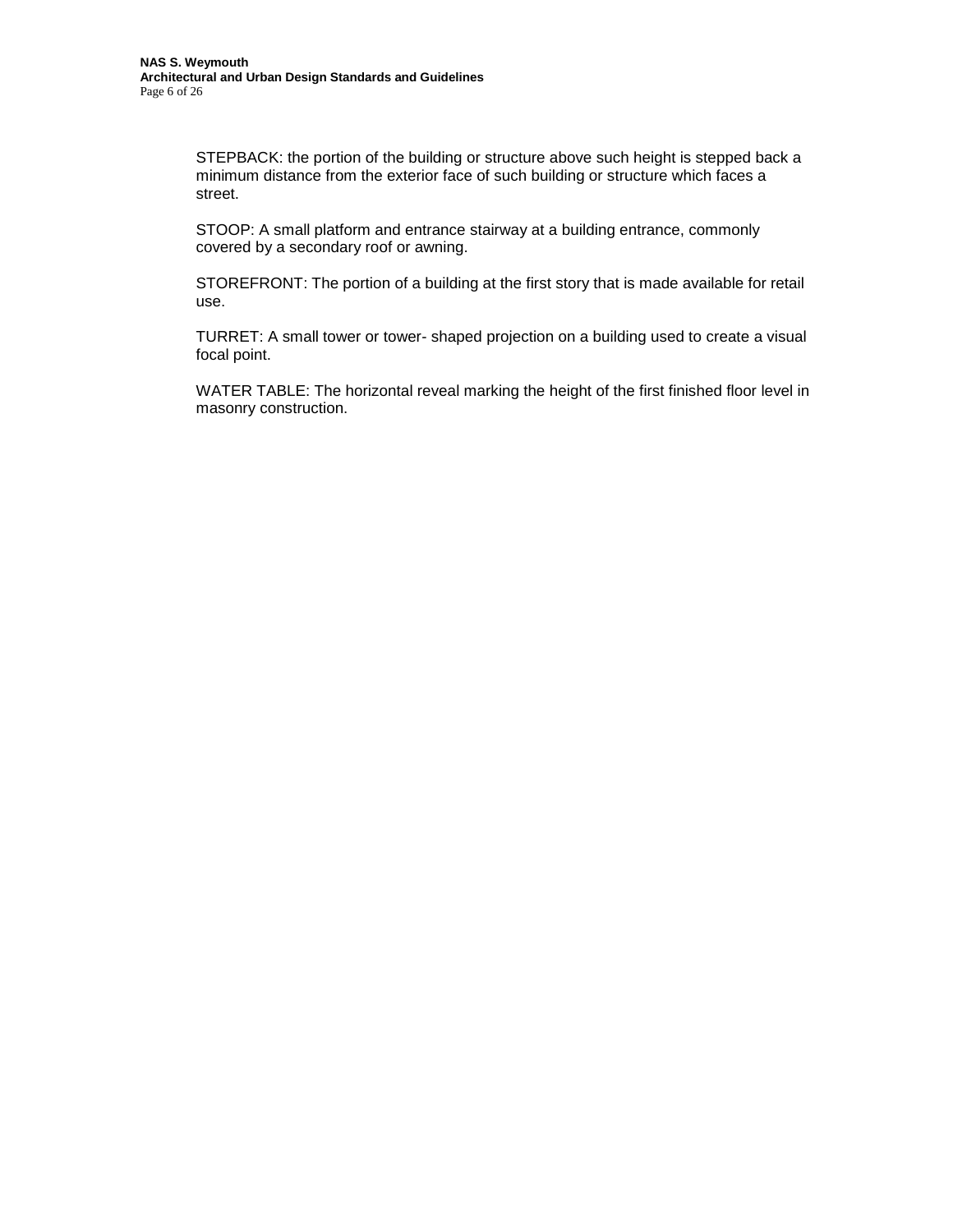## **ARTICLE II – GENERAL PROVISIONS APPLICABLE TO ALL BUILDINGS**

## **2.1 Intent**

**2.1.1** The provisions of this Article II apply to all buildings, open spaces and streets located in any Zoning District within NAS South Weymouth. The goal of this Article is to create high quality public spaces within the community.

**2.1.2** All lot, street and building designs for NAS South Weymouth should consider traditional and contemporary local examples that reflect New England character.

**2.1.3** Buildings, open spaces and streets should use materials that are appropriate to local climate and use. Building forms and design should be appropriate to the intended use.

#### **2.2 Lot and Street**

#### **2.2.1 Principal Façade**

| <b>MANDATORY</b>                                                                   |
|------------------------------------------------------------------------------------|
| All buildings shall have a principal façade and entry (with operable doors) facing |
| a street or open space. Buildings may have more than one principal facade          |
| and/or entry.                                                                      |

#### **2.2.2 Solar Design Features**

| <b>RECOMMENDED</b> |                                                                                                                                                                                     |  |
|--------------------|-------------------------------------------------------------------------------------------------------------------------------------------------------------------------------------|--|
| А.                 | The massing of all buildings should be considerate of solar access to neighboring<br>properties, particularly allowing sun during winter to properties immediately to the<br>north. |  |
| В.                 | Windows should be oriented to make the best use of passive solar.                                                                                                                   |  |
| C.                 | The primary roof plane should face as close to solar south as possible, to allow<br>for installation or retrofit with solar panels.                                                 |  |
| D.                 | Solar panels should not be visible from the street.                                                                                                                                 |  |

#### **2.2.3 Orientation of Buildings**

| <b>MANDATORY</b>                                                               |
|--------------------------------------------------------------------------------|
| Loading docks, service areas and trash disposal facilities shall not face open |
| space or a street.                                                             |

|    | <b>RECOMMENDED</b>                                                             |
|----|--------------------------------------------------------------------------------|
| А. | The massing, orientation, and design of buildings should recognize the special |
|    | character of neighborhoods, terminating streets and adjacent open spaces.      |
| B. | Areas in which street corridors terminate on buildings should be designed in a |
|    | manner that reflects their importance.                                         |
|    | Street corridors that terminate on landscaped vistas should frame that view.   |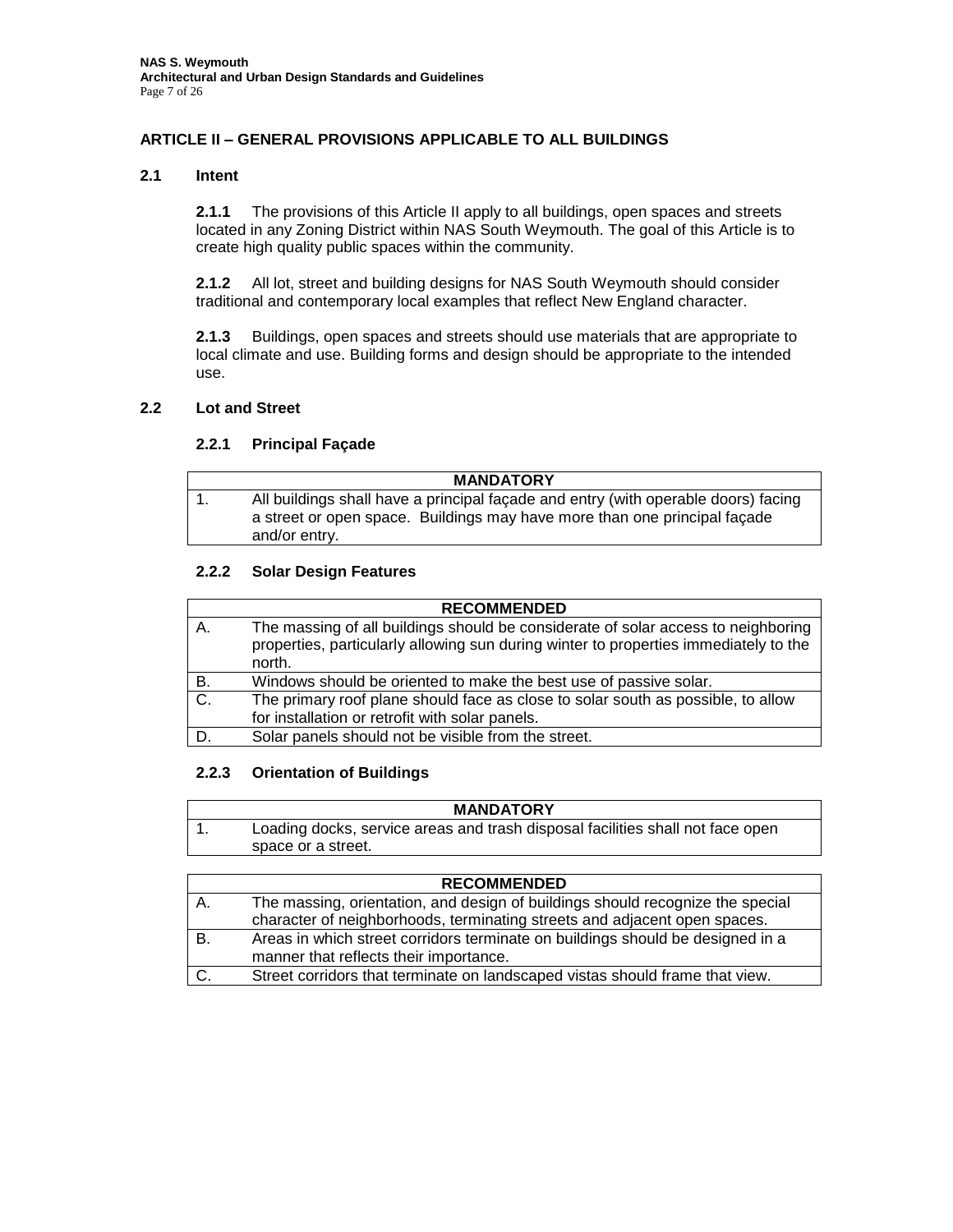# **2.3 Buildings**

# **2.3.1 Proportion and Scale**

|    | <b>RECOMMENDED</b>                                                                  |
|----|-------------------------------------------------------------------------------------|
| Α. | Local models should be considered in building form, window spacing,                 |
|    | architectural detailing and façade composition.                                     |
| В. | In order to modulate their scale, multi-story buildings should articulate the base, |
|    | middle and top, separated by cornices, string cornices, stepbacks or other          |
|    | articulating features.                                                              |

# **2.3.2 Building Walls**

|    | <b>MANDATORY</b>                                                                                                                                                                                                                                                                                                                                |
|----|-------------------------------------------------------------------------------------------------------------------------------------------------------------------------------------------------------------------------------------------------------------------------------------------------------------------------------------------------|
| 1. | Blank walls adjacent to streets or open spaces shall not be permitted; provided<br>however that Large Footprint Buildings for Indoor Commercial Recreation,<br>General or Indoor Commercial Recreation, Concentrated uses and buildings in<br>the Shea Village Commercial District may have a blank wall adjacent to a street<br>or open space. |
| 2. | Where more than one material is used, traditionally heavier materials (stone,<br>brick, concrete with stucco, etc.) shall be located below lighter materials (wood,<br>fiber cement board, siding, etc.). The change in material shall occur along a<br>horizontal line, preferably at the floor level.                                         |
| 3. | Where side façades are built of a different material than the front façade, the<br>front façade material shall extend around the corner and along the side façade<br>for a minimum of 18 inches.                                                                                                                                                |

|    | <b>RECOMMENDED</b>                                                                                                                                                                                                                                                                                                                                                                                                                   |
|----|--------------------------------------------------------------------------------------------------------------------------------------------------------------------------------------------------------------------------------------------------------------------------------------------------------------------------------------------------------------------------------------------------------------------------------------|
| А. | Building walls should have perceivable thickness, visual interest and character. A<br>selection of architectural details such as vertical and horizontal recesses and<br>projections, changes in height, floor levels, roof forms, parapets, cornice<br>treatments, belt courses, pilasters, window reveals, forms and color as<br>appropriate to each site can create shadows and texture and add to the<br>character of a building |
| В. | Exposed foundation walls (below the first floor elevation) should be concrete<br>(painted and/or stuccoed concrete block system ("C.B.S.")), brick, or natural/<br>manufactured stone.                                                                                                                                                                                                                                               |
| C. | All chimneys should be finished with brick, stucco or natural or manufactured<br>stone.                                                                                                                                                                                                                                                                                                                                              |
| D. | The façades of buildings should be finished with more than one finish material.                                                                                                                                                                                                                                                                                                                                                      |
| Ε. | Regional models should be considered in the selection of building materials.                                                                                                                                                                                                                                                                                                                                                         |
| F. | Materials should be used with regard to their traditional structural capacity.                                                                                                                                                                                                                                                                                                                                                       |
| G. | Veneer finishes should be configured in a way that corresponds with the<br>material's traditional load-bearing configuration.                                                                                                                                                                                                                                                                                                        |
| Η. | Buildings should use materials that are durable, economically maintained and of<br>a quality that will retain their appearance over time.                                                                                                                                                                                                                                                                                            |
|    | Synthetic stucco (EIFS) and vinyl siding should not be used on visible elements.                                                                                                                                                                                                                                                                                                                                                     |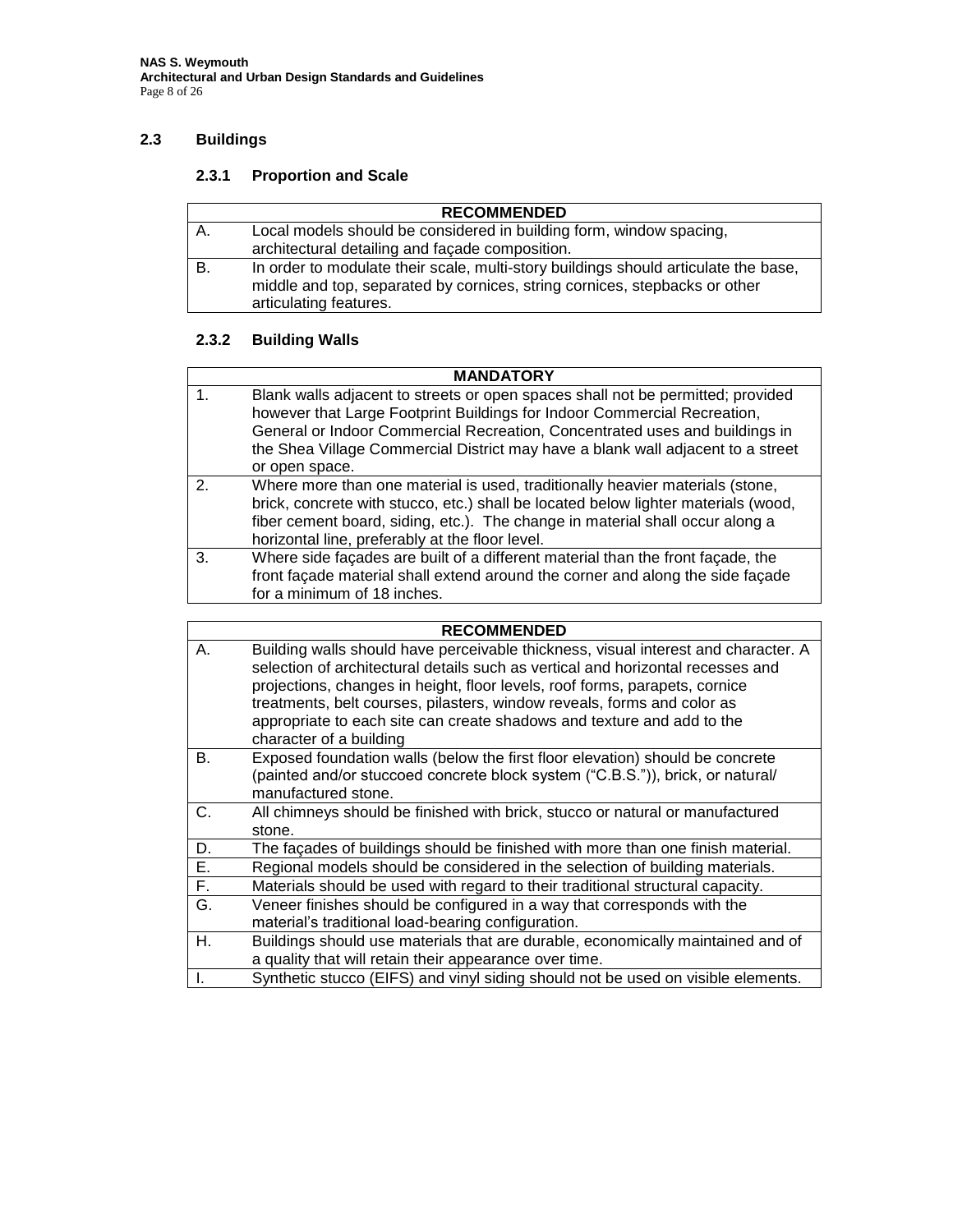#### **2.3.3 Columns, Arches, Piers, Railings and Balustrades (not applicable to Shea Village Commercial District)**

|    | <b>RECOMMENDED</b>                                                        |                                                                                    |  |
|----|---------------------------------------------------------------------------|------------------------------------------------------------------------------------|--|
| А. |                                                                           | Columns and piers should be spaced no farther apart than they are tall.            |  |
| В. |                                                                           | Column proportions and configurations should be consistent with those found in     |  |
|    | The American Vignola and Traditional Construction Patterns, referenced in |                                                                                    |  |
|    |                                                                           | Section 1.8 of these Design Guidelines.                                            |  |
| C. |                                                                           | <b>Recommended Finish Materials:</b>                                               |  |
|    | i.                                                                        | Columns: Wood (termite resistant), painted or natural, cast iron, concrete         |  |
|    |                                                                           | with smooth finish, brick or stone.                                                |  |
|    | ii.                                                                       | Arches, Lintels, Sills and Piers: Concrete masonry units with stucco               |  |
|    |                                                                           | (C.B.S.), reinforced concrete with stucco, brick or stone.                         |  |
|    | iii.                                                                      | Railings & Balusters: Wood (termite resistant), painted or natural, or             |  |
|    |                                                                           | wrought iron.                                                                      |  |
| D. | Recommended Dimensions & Configurations:                                  |                                                                                    |  |
|    | i.                                                                        | Columns:                                                                           |  |
|    |                                                                           | Square, 6 inch minimum, with or without capitals and bases<br>(a)                  |  |
|    |                                                                           | Round, 6 inch minimum outer diameter, with or without capitals<br>(b)<br>and bases |  |
|    |                                                                           | Classical orders: Doric, Ionic and Corinthian<br>(c)                               |  |
|    | ii.                                                                       | Arches: Semi-circular & Segmental                                                  |  |
|    | iii.                                                                      | Piers: 8 inch minimum dimension                                                    |  |
|    | iv.                                                                       | Porches:                                                                           |  |
|    |                                                                           | (a)<br>Top Rail: 2-3/4 inch minimum diameter                                       |  |
|    |                                                                           | Balusters: 4 inch spacing maximum<br>(b)                                           |  |
|    |                                                                           | Diagonal Cross Brace design is encouraged<br>(c)                                   |  |

# **2.3.4 Windows, Skylights and Doors**

|           | <b>RECOMMENDED</b>                                                     |  |
|-----------|------------------------------------------------------------------------|--|
| Α.        | False window mullions should be avoided.                               |  |
| <b>B.</b> | All windows (except storefront windows) should be operable.            |  |
| C.        | <b>Recommended Finish Materials:</b>                                   |  |
|           | Windows, Skylights & Storefronts: Wood, aluminum, copper, steel, vinyl |  |
|           | clad wood or glass                                                     |  |
|           | Doors: Wood, metal or glass<br>ii.                                     |  |

#### **2.3.5 Roofs**

|    | <b>RECOMMENDED</b>                                                                                                                                           |  |  |  |
|----|--------------------------------------------------------------------------------------------------------------------------------------------------------------|--|--|--|
| А. | Local models should be considered in the selection of roof forms.                                                                                            |  |  |  |
| В. | Recommended Roof Types: gabled, hipped, shed, flat or gambrel roofs. Shed<br>and flat roofs should be concealed with parapets or finished flashing along the |  |  |  |
|    | street frontage. Applied mansard roofs should be avoided.                                                                                                    |  |  |  |
| C. | Downspouts should match gutters in material and finish.                                                                                                      |  |  |  |
| D. | <b>Recommended Configurations:</b>                                                                                                                           |  |  |  |
|    | Metal: Standing Seam or "Five-vee," 24 inch maximum spacing, panel<br>ı.<br>ends exposed at overhang                                                         |  |  |  |
|    | ii.<br>Shingles: Square, Rectangular, Fishscale, Diamond                                                                                                     |  |  |  |
|    | Gutters: Rectangular section, Square section, Half-round section<br>iii.                                                                                     |  |  |  |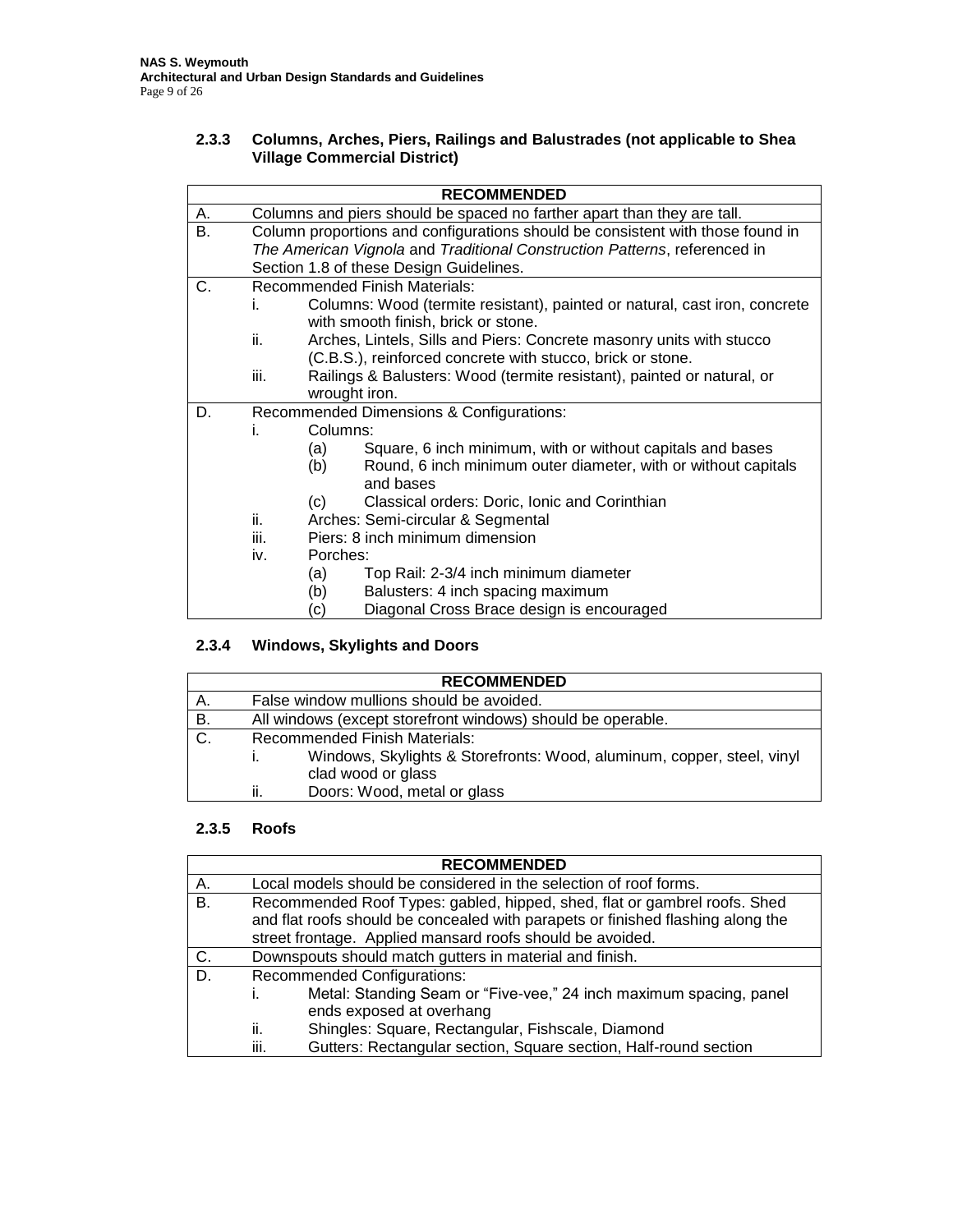|     | Recommended Finish Materials:                                           |  |
|-----|-------------------------------------------------------------------------|--|
|     | Metal: Galvanized, copper, aluminum or zinc-alum                        |  |
| ii. | Shingles: Metal or asphalt "dimensional" type, slate or composite slate |  |
| Ш.  | Gutters: Copper, galvanized steel or aluminum (14-18 gauge)             |  |

## **2.3.6 Minimum Brick and Stone Detailing (except in the Shea Village Commercial District)**

|    | <b>MANDATORY</b>   |                                                                                          |  |
|----|--------------------|------------------------------------------------------------------------------------------|--|
| 1. |                    | All openings in brick or stone construction shall be spanned by a header.                |  |
| 2. | All headers shall: |                                                                                          |  |
|    | a.                 | use materials with regard to their traditional structural capacity (veneer               |  |
|    |                    | finishes shall be configured in a way that corresponds with the material's               |  |
|    |                    | traditional load-bearing configuration);                                                 |  |
|    | b.                 | be wider than the opening they span;                                                     |  |
|    | C.                 | be made of brick, stone, cast stone, terra cotta or metal; and                           |  |
|    | d.                 | be in one of the following forms: lintel, arch and jack arch.                            |  |
| 3. |                    | All buildings with brick or stone construction and with a raised first floor level shall |  |
|    |                    | have a water table which shall:                                                          |  |
|    | a.                 | involve a reveal in the wall surface a minimum of 1/2 inch; and                          |  |
|    | b.                 | on brick buildings, be comprised of brick, but may also be comprised of                  |  |
|    |                    | stone or cast stone.                                                                     |  |
| 4. |                    | All window openings in brick or stone construction shall have a sill at their base       |  |
|    | which shall:       |                                                                                          |  |
|    | a.                 | be wider than the window opening;                                                        |  |
|    | b.                 | be generally rectangular in form, and shall be sloped slightly away from                 |  |
|    |                    | the window opening to shed water; and                                                    |  |
|    | C.                 | be made of brick, stone, cast stone or terra cotta.                                      |  |
| 5. |                    | All brick structures shall contain a cap which shall:                                    |  |
|    | a.                 | protect the tops of all brick structures exposed to the weather, including:              |  |
|    |                    | garden walls, stair treads, planter edges and freestanding brick piers;                  |  |
|    | b.                 | be made of stone, cast stone, terra cotta or slate; and                                  |  |
|    | C.                 | be rectangular or more ornate on the edges.                                              |  |

| <b>RECOMMENDED</b> |                     |                                                                |
|--------------------|---------------------|----------------------------------------------------------------|
|                    | All headers should: |                                                                |
|                    | ı.                  | be a minimum of 4 inches in height; and                        |
|                    | ii.                 | project from the wall surface a minimum of $\frac{1}{2}$ inch. |
| В.                 | All sills should:   |                                                                |
|                    |                     | be a minimum of 2 inches in height; and                        |
|                    | ii.                 | project from the wall surface a minimum of 1 inch.             |

# **2.4 Building Elements and Appurtenances**

### **2.4.1 Colonnades/Arcades**

| <b>MANDATORY</b>                                                                                                                             |
|----------------------------------------------------------------------------------------------------------------------------------------------|
| Open multi-story verandas, awnings, balconies and enclosed useable space<br>shall be permitted above the colonnade.                          |
| Colonnades shall only be constructed where the minimum depth specified below<br>can be obtained. Colonnades shall be located in the setback. |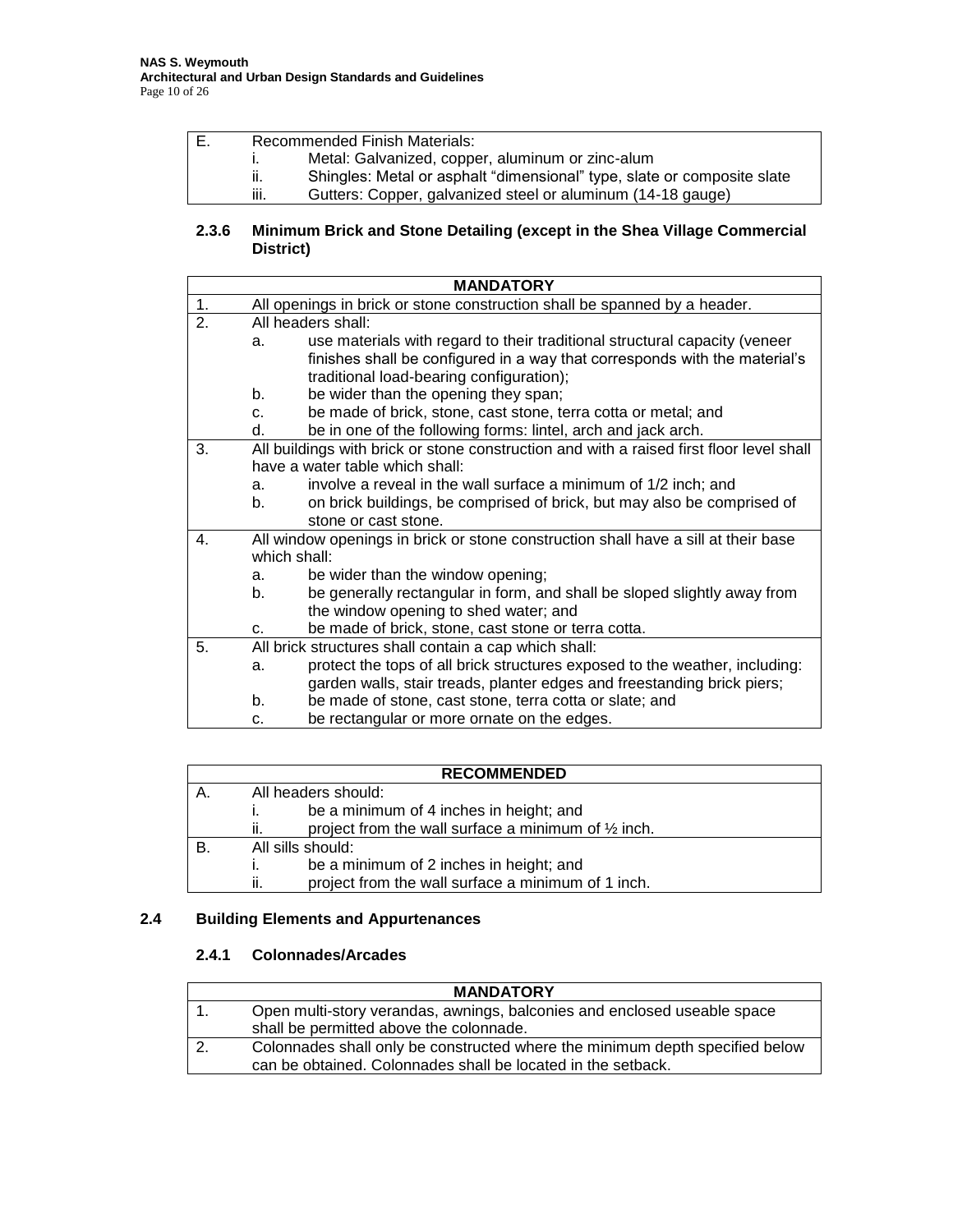| -3. | The following dimensions shall be applicable: |                                                                          |
|-----|-----------------------------------------------|--------------------------------------------------------------------------|
|     | а.                                            | Depth: 6 foot minimum from the building face to the inside column face,  |
|     |                                               | 18 inch minimum from the outside of the column face to the curb, 36 inch |
|     |                                               | maximum:                                                                 |
|     | b.                                            | Height: 10 foot minimum clear; and                                       |
|     | C.                                            | Length: 75% to 100% of Building Frontage.                                |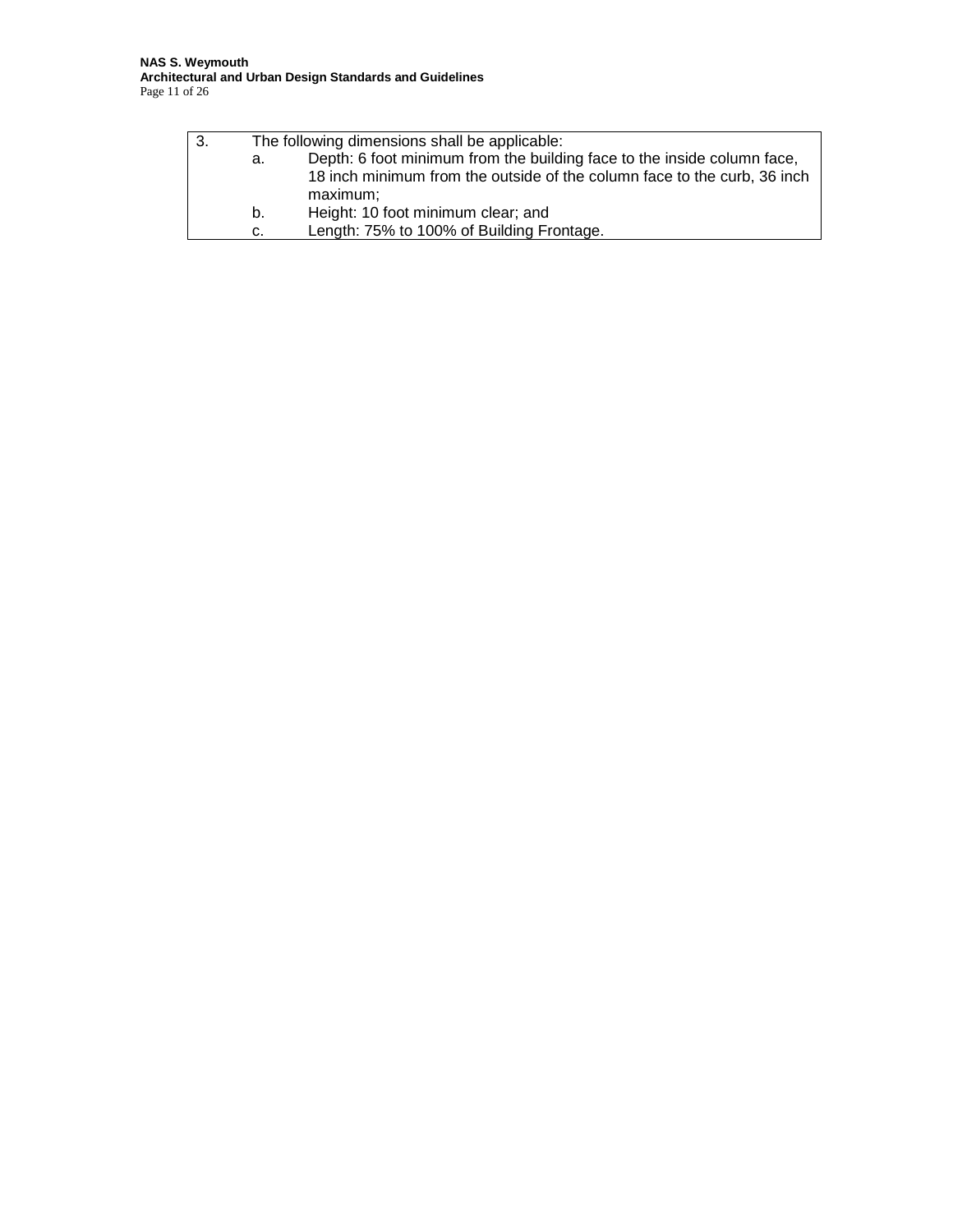## **ARTICLE III – SPECIFIC PROVISIONS APPLICABLE TO RESIDENTIAL BUILDINGS**

### **3.1. Intent**

**3.1.1** The provisions set forth in Article III apply to all residential buildings within NAS South Weymouth. Applicable residential building forms are specified in the By-Laws, and are as follows: (a) Townhouse-1, (b) Townhouse-2, (c) Single Family House-up to 5,000 sq ft lot, (d) Single Family House–5,000 to 10,000 sq ft lot, (e) Apartments, (f) Apartments with Commercial, and (g) Apartments–Podium. If a building includes both residential and non-residential uses, the applicant must comply with this Article III for the portions of the building containing such residential use and shall comply with the appropriate provisions of these Design Guidelines for the portions of the building containing such non-residential uses. If a residential use does not have a corresponding Building Form, the provisions of this Article III shall nonetheless apply to the buildings containing such residential use.

**3.1.2** These residential provisions will be used in addition to the general provisions in Article II which apply to all building types. The goal of this Article is to influence the design of all residential aspects of NAS South Weymouth so that they are visually compelling, unique, safe and pedestrian friendly.

### **3.2 Lot and Street**

### **3.2.1 Create variety along the street**

|                  | <b>MANDATORY</b>                                                                                                                                                                                                                                                                                       |
|------------------|--------------------------------------------------------------------------------------------------------------------------------------------------------------------------------------------------------------------------------------------------------------------------------------------------------|
| $\overline{1}$ . | Adjacent buildings shall be visually distinct from each other.                                                                                                                                                                                                                                         |
|                  |                                                                                                                                                                                                                                                                                                        |
|                  | <b>RECOMMENDED</b>                                                                                                                                                                                                                                                                                     |
| А.               | At least two of the following elements should vary for each building along a<br>street: (i) materials, (ii) roofline, (iii) windows, (iv) step-backs, (v) modulation,<br>(vi) setbacks, (vii) recesses, (viii) height, (ix) entries, (x) color, (xi) building form,<br>or (xii) architectural details. |
| В.               | Stepbacks, setbacks and height changes should be a minimum of 3 feet.                                                                                                                                                                                                                                  |
| C.               | Townhouses should appear as separate, but attached buildings.                                                                                                                                                                                                                                          |
| D.               | Variation in building form should relate to the scale of individual building units or<br>rooms such as recessed or projecting bays, shifts in massing or distinct roof<br>shapes.                                                                                                                      |
| Е.               | A continuous cornice line on a row of townhouses should be avoided.                                                                                                                                                                                                                                    |
| F.               | The façades of Apartments, Apartments with Commercial and Apartments-<br>Podium should be articulated at minimum intervals of 25 feet. Articulation should<br>be achieved through changes in building plane or features such as but not limited<br>to: balconies, columns, bay windows and pilasters.  |

#### **3.2.2 Common Open Space**

| <b>MANDATORY</b>                                            |
|-------------------------------------------------------------|
| Rear yards facing common open space shall not be permitted. |
| Common open spaces shall be a minimum of 20 feet wide.      |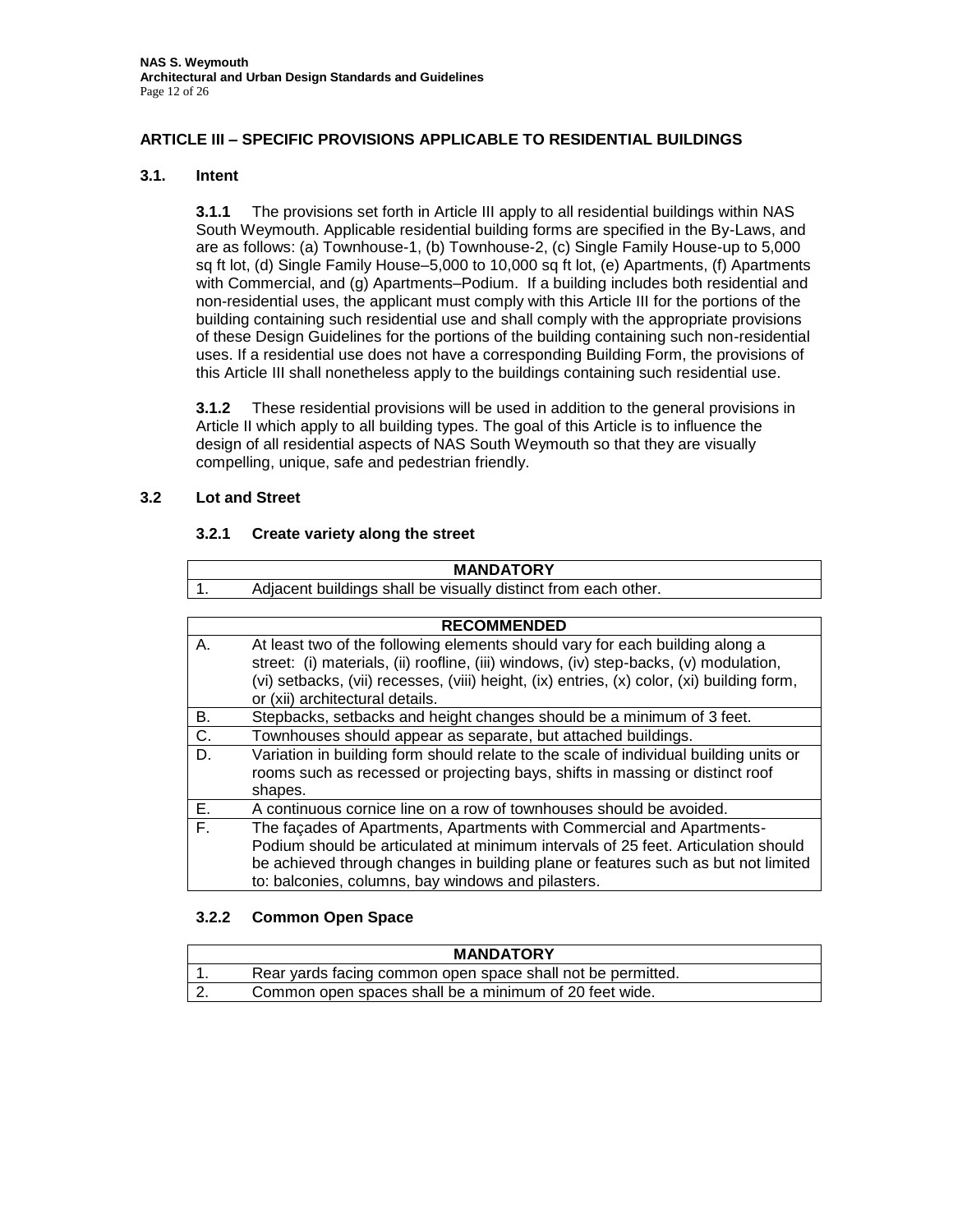# **3.2.3 Garden Walls, Fences and Hedges**

### **MANDATORY**

| Prohibited Finish Materials: Plastic, chain link, barbed wire and razor wire |
|------------------------------------------------------------------------------|
| fencing.                                                                     |

|    | <b>RECOMMENDED</b>                                                                                               |
|----|------------------------------------------------------------------------------------------------------------------|
| Α. | Fences, garden walls or hedges should be used along all unbuilt property lines<br>which abut streets and alleys. |
| В. | Fences, garden walls or hedges should be used along Side Yards (behind the                                       |
|    | front plane of the primary structure) and Rear Yards.                                                            |
| C. | Recommended Finish Materials: Wood (termite resistant) painted/stained,<br>wrought iron, brick, stone or stucco. |

# **3.3 Buildings**

### **3.3.1 Recommended Finish Materials**

| <b>RECOMMENDED</b> |                                   |                                                                               |
|--------------------|-----------------------------------|-------------------------------------------------------------------------------|
| А.                 | <b>Recommended Front Facades:</b> |                                                                               |
|                    | ۱.                                | Concrete masonry units with stucco (C.B.S.);                                  |
|                    | ii.                               | Concrete masonry units (painted or split faced);                              |
|                    | iii.                              | Reinforced concrete with stucco;                                              |
|                    | iv.                               | Pre-cast concrete with stucco;                                                |
|                    | v.                                | Fiber cement board such as "Hardie-Plank" siding (50-year siding<br>product); |
|                    | vi.                               | Wood (termite resistant, 50-year siding product);                             |
|                    | vii.                              | Brick; and                                                                    |
|                    | viii.                             | Stone (natural or manufactured).                                              |

# **3.3.2 Entries**

|  | <b>MANDATORY</b>                                                                  |
|--|-----------------------------------------------------------------------------------|
|  | Entries shall be marked by stoops, overhangs and/or other architectural features. |

|    | <b>RECOMMENDED</b>                                                       |
|----|--------------------------------------------------------------------------|
| ∼. | Residential entries should be identifiable and prominent.                |
|    | Ground floor units directly accessible from the street should be used in |
|    | Apartments and Apartments-Podium.                                        |

## **3.3.3 Porches**

|                  | <b>RECOMMENDED</b>                                                                                                                                                                                             |
|------------------|----------------------------------------------------------------------------------------------------------------------------------------------------------------------------------------------------------------|
| А.               | Front porches should be located in the setback.                                                                                                                                                                |
| В.               | Front porches may have multi-story verandas and/or balconies above.                                                                                                                                            |
| $\overline{C}$ . | Front porches may be screened; however, if screened, all architectural<br>expression (columns, railings, pickets, etc.) should occur on the outside of the<br>screen (facing the street or common open space). |
| D.               | Porches should wrap around buildings.                                                                                                                                                                          |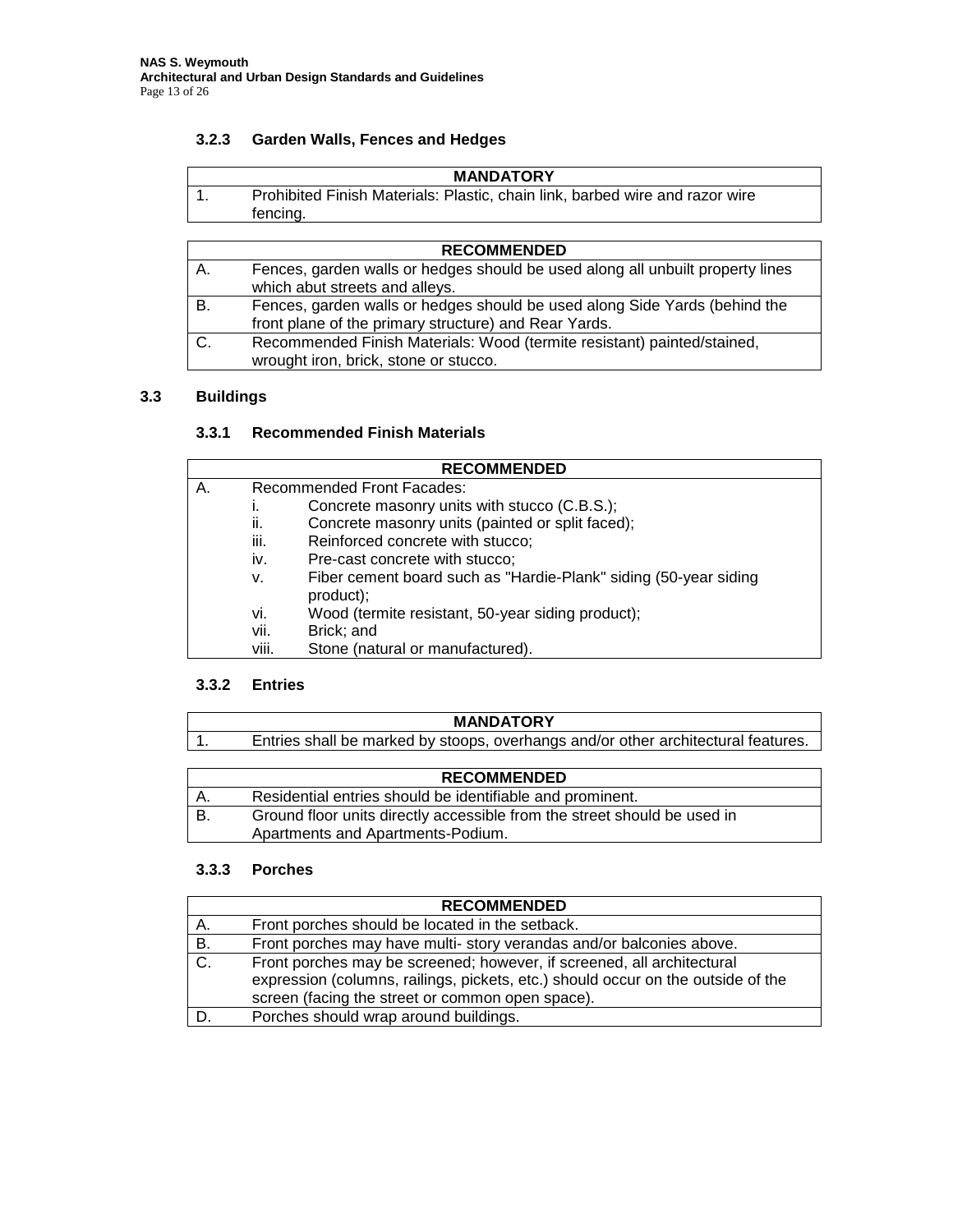| Е. | The following dimensions should apply: |                                                                      |
|----|----------------------------------------|----------------------------------------------------------------------|
|    | Τ.                                     | Depth: 8 foot minimum                                                |
|    | ii.                                    | Length:                                                              |
|    |                                        | 25% to 100% of Building Frontage; and<br>(a)                         |
|    |                                        | 25% to 100% of Building Side<br>(b)                                  |
|    | iii.                                   | Height: 30 inch minimum from grade to top of stairs; 96 inch maximum |
|    | IV.                                    | Overhang: 2 foot minimum                                             |

# **3.3.4 Stoops**

| <b>MANDATORY</b>                                  |                                                           |                                              |  |
|---------------------------------------------------|-----------------------------------------------------------|----------------------------------------------|--|
| Stoops, if used, shall be located in the setback. |                                                           |                                              |  |
| 2.                                                | Stoops, if used, shall not extend into the right -of-way. |                                              |  |
| 3.                                                | The following dimensions shall be applicable to stoops:   |                                              |  |
|                                                   | а.                                                        | Depth: 4 foot minimum;                       |  |
|                                                   | b.                                                        | Length: 10% to 25% of Building Frontage; and |  |
|                                                   | c.                                                        | Height: 96 inch maximum.                     |  |

| <b>RECOMMENDED</b> |                                                      |  |
|--------------------|------------------------------------------------------|--|
| л.                 | Stoop stairs should run to the front or to the side. |  |
|                    | Stoops may be covered or uncovered                   |  |

# **3.3.5 Windows, Skylights, and Doors**

| <b>MANDATORY</b> |                                                                                                                                                      |  |  |
|------------------|------------------------------------------------------------------------------------------------------------------------------------------------------|--|--|
| 1.               | Windows and doors shall be inset in the building wall with a minimum 3 inch<br>reveal.                                                               |  |  |
| 2.               | Any balconies shall be usable with a minimum 3 foot deep projection or recess.                                                                       |  |  |
| 3.               | Each floor of any building façade facing open space or a street shall contain<br>transparent windows encompassing a minimum of 15% of the wall area. |  |  |
| 4.               | Rectangular window openings facing streets shall be oriented vertically.                                                                             |  |  |
| 5.               | False window mullions shall not be permitted.                                                                                                        |  |  |
| 6.               | Reflective glass shall not be permitted.                                                                                                             |  |  |
| 7 <sub>1</sub>   | Security bars shall not be permitted on the exterior of windows.                                                                                     |  |  |
| 8.               | A header and sill is required for all windows in masonry construction (see<br>Section 2.3.6 for additional information regarding brick detailing).   |  |  |

|                                               | <b>RECOMMENDED</b>                                                              |  |  |
|-----------------------------------------------|---------------------------------------------------------------------------------|--|--|
| А.                                            | Dormer windows should be used.                                                  |  |  |
| В.                                            | Openings in upper stories should be aligned with openings in the first story.   |  |  |
|                                               | Openings on gabled ends should be centered.                                     |  |  |
| C.                                            | The following accessories are recommended: (i) operable shutters, (ii) wooden   |  |  |
|                                               | window boxes, (iii) muntins and mullions, (iv) fabric or metal awnings (without |  |  |
| backlighting; without glossy-finish fabrics). |                                                                                 |  |  |
| D.                                            | <b>Recommended Configurations</b>                                               |  |  |
|                                               | Windows: Rectangular, transom, and sidelite<br>ı.                               |  |  |
|                                               | ii.<br>Window Operations: Casement, single and double-hung, industrial, fixed   |  |  |
|                                               | frame (36 square feet maximum)                                                  |  |  |
|                                               | Skylights: Flat to the pitch of the roof.<br>Ш.                                 |  |  |
|                                               | Door Operations: Casement, French, sliding (rear only)<br>İV.                   |  |  |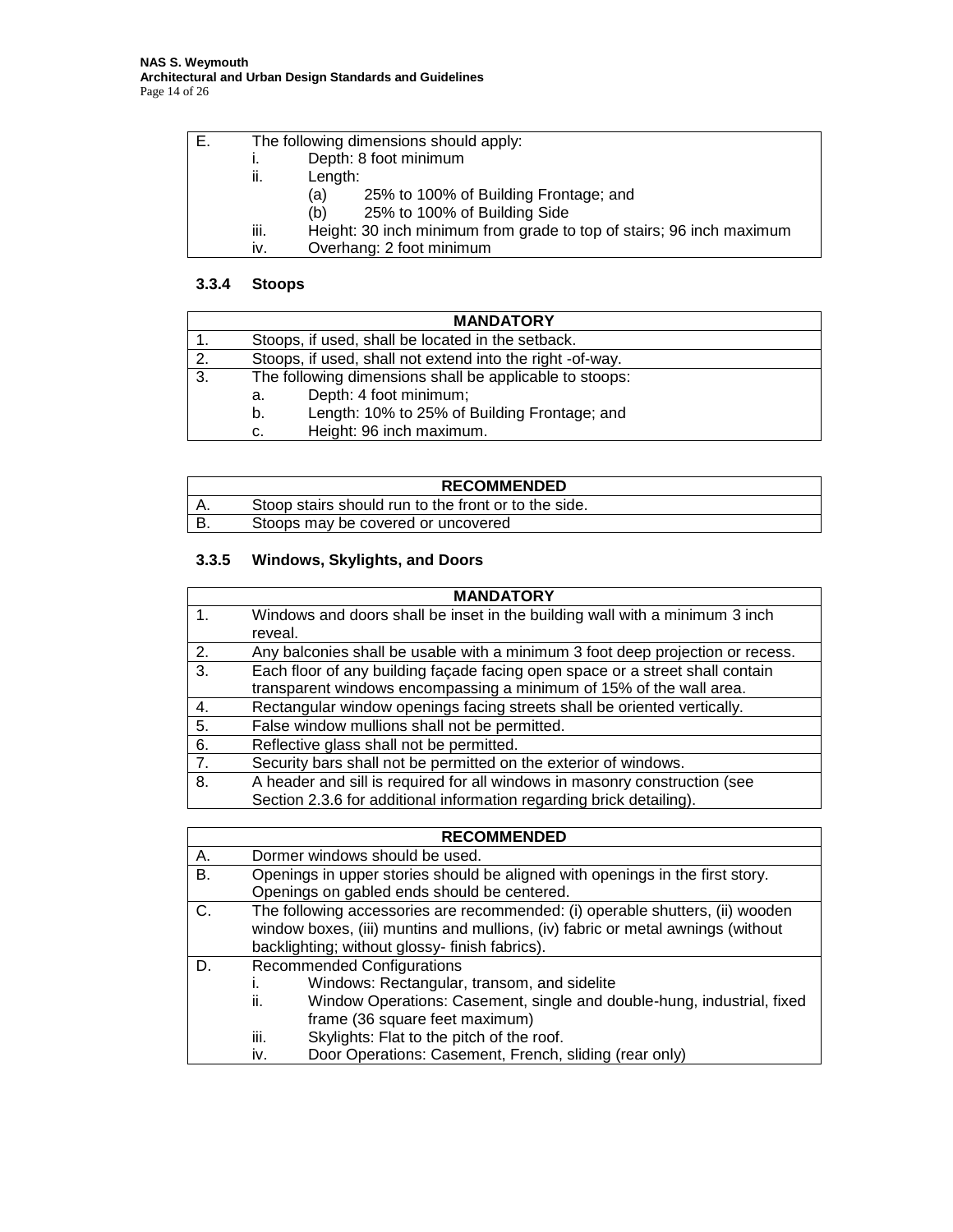### **3.3.6 Roof Forms**

| <b>MANDATORY</b>                          |  |
|-------------------------------------------|--|
| Eaves shall overhang a minimum of 1 foot. |  |
|                                           |  |

**RECOMMENDED** A. Dormers, bays and other projections should be used.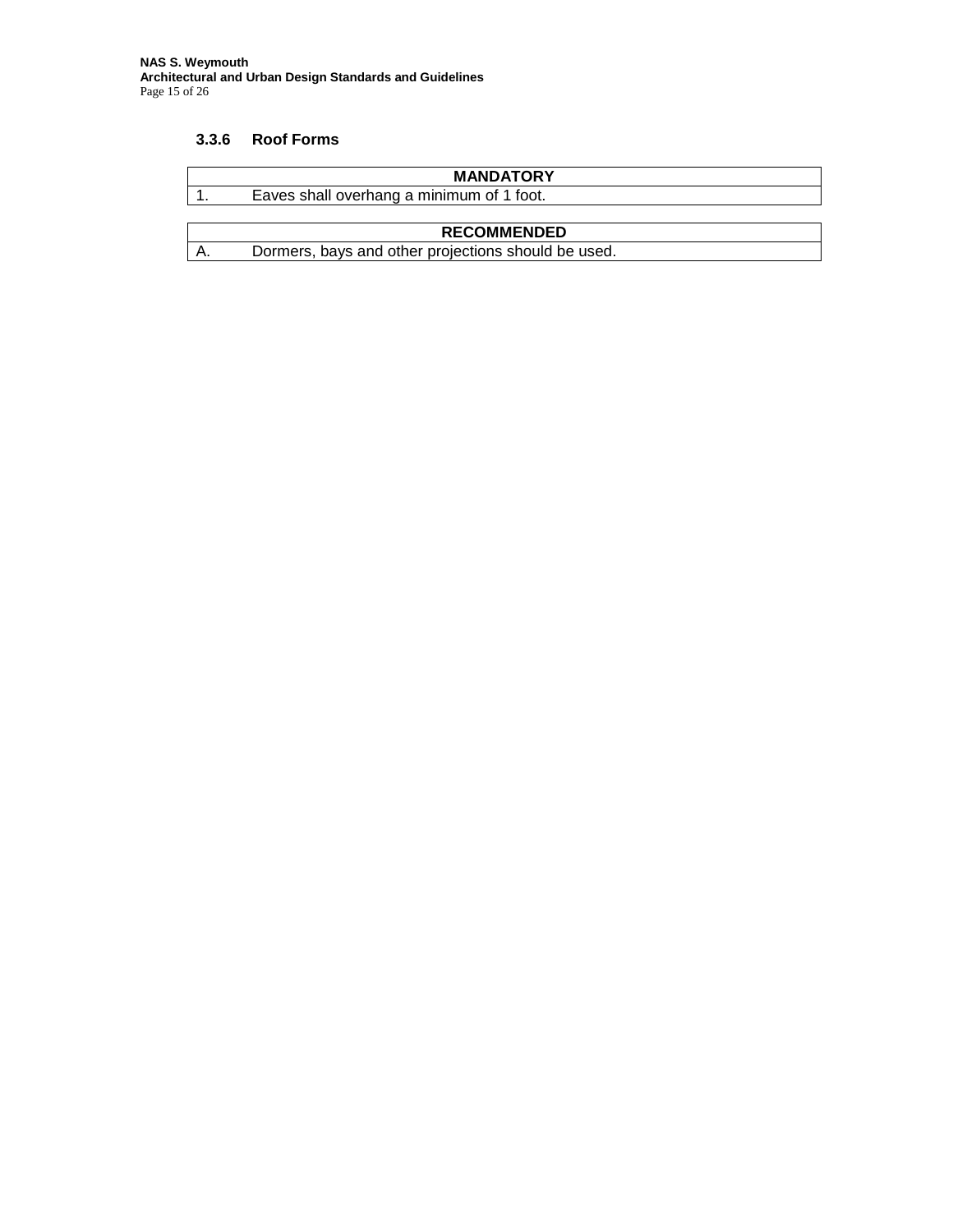## **ARTICLE IV – SPECIFIC PROVISIONS APPLICABLE TO RETAIL BUILDINGS**

### **4.1. Intent**

**4.1.1** The provisions set forth in Article IV apply to all buildings with a retail use within NAS South Weymouth. Applicable retail building forms are specified in the By-Laws, and are as follows: (a) Townhouse-1, (b) Townhouse-2, (c) Apartments with Commercial, (d) Apartments-Podium, (e) Anchor Retail, (f) Neighborhood Commercial and (g) Office/Commercial. If a building includes both retail and non-retail uses, the applicant must comply with this Article IV for the portions of the building containing such retail use and shall comply with the appropriate provisions of these Design Guidelines for the portions of the building containing such non-retail uses. If a retail use does not have a corresponding Building Form, the provisions of this Article IV shall nonetheless apply to the buildings containing such retail use. The following uses shall be deemed retail uses for purposes of these Design Guidelines: (a) anchor retail, (b) movie/playhouse, (c) restaurant, (d) retail, (e) theater, (f) health/fitness clubs and (g) general services. All other commercial uses shall be subject to the provisions of Article V.

**4.1.2** These retail provisions will be used in addition to the general provisions in Article II which apply to all building types. The goal of this Article is to influence the design of all retail aspects of NAS South Weymouth so that they are visually compelling, unique, safe and pedestrian friendly.

### **4.2 Lot and Street**

### **4.2.1 Principal Façade**

| <b>RECOMMENDED</b>                                                              |
|---------------------------------------------------------------------------------|
| Street level frontage should be primarily devoted to entrances, shop windows or |
| other displays.                                                                 |

#### **4.2.2 Create Variety along the street**

| <b>MANDATORY</b> |                                                                                                                                 |  |  |
|------------------|---------------------------------------------------------------------------------------------------------------------------------|--|--|
|                  | Continuous length of flat walls shall not be permitted.                                                                         |  |  |
| 2.               | On Main Street, doors or entrances with public access shall be provided at<br>intervals no greater than 200 feet along a block. |  |  |
| 3.               | Stepbacks, setbacks and height changes shall be a minimum of 2 feet in depth.                                                   |  |  |
| 4.               | All doors facing Main Street shall be operable and remain unlocked during<br>business hours.                                    |  |  |
|                  |                                                                                                                                 |  |  |

|      | <b>RECOMMENDED</b>                                                                 |
|------|------------------------------------------------------------------------------------|
| I A. | Doors or entrances with public access should be provided at intervals no greater   |
|      | than an average of 50 feet along a block on streets in all zoning districts except |
|      | the Shea Village Commercial District.                                              |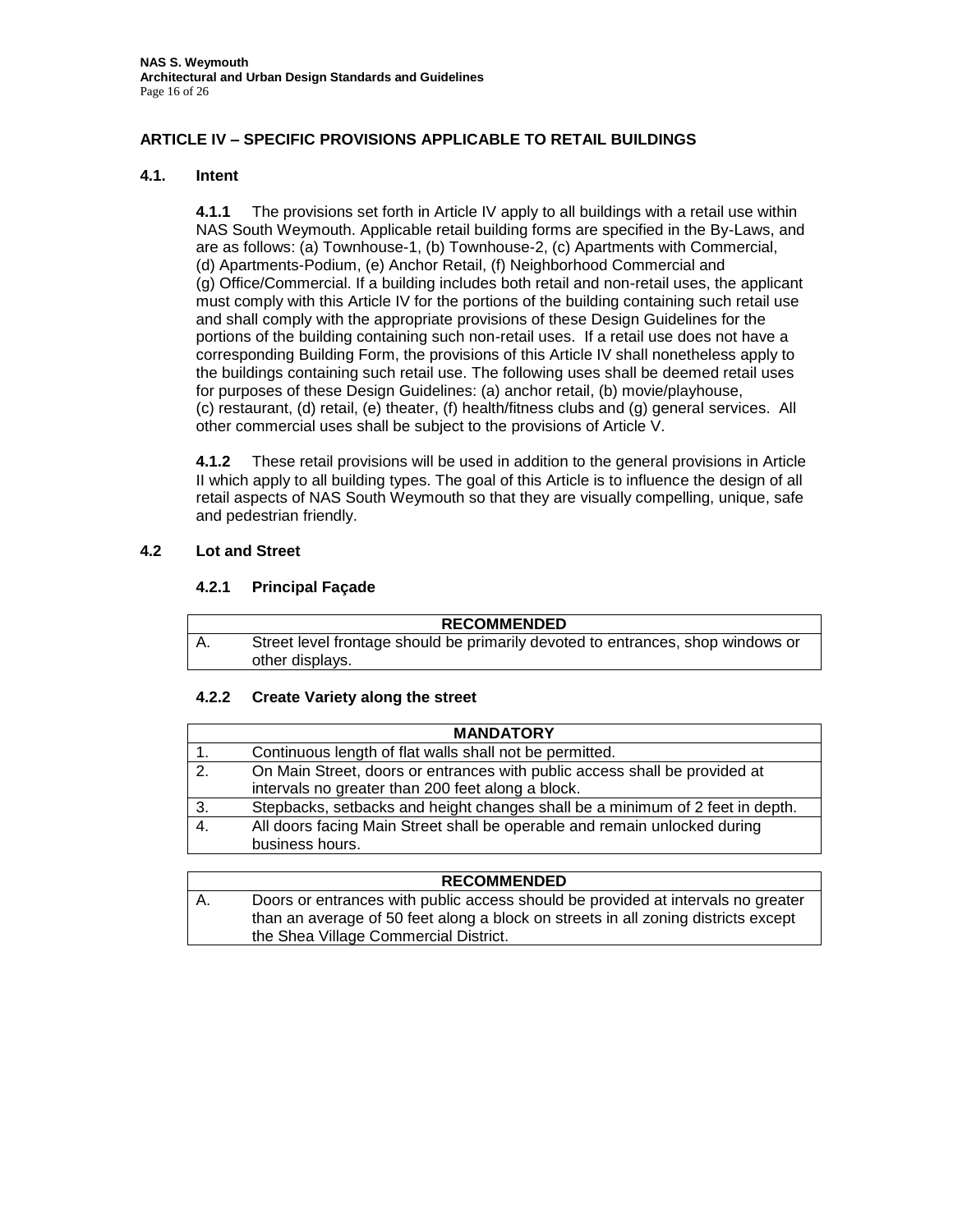## **4.3 Buildings**

# **4.3.1 Building Walls**

|                                                                                    | <b>RECOMMENDED</b>                                                               |  |  |  |
|------------------------------------------------------------------------------------|----------------------------------------------------------------------------------|--|--|--|
|                                                                                    | Retail frontage should include recessed or projecting bays, expression of        |  |  |  |
|                                                                                    | architectural or structural modules and detail and/or variations such as surface |  |  |  |
| relief, expressed joints and details, color and texture. Recessed bays should be a |                                                                                  |  |  |  |
|                                                                                    | minimum of 2 feet deep.                                                          |  |  |  |
| B.                                                                                 | An expression line should delineate the division between the first story and the |  |  |  |
|                                                                                    | second story. A cornice should delineate the top of the façade. Expression lines |  |  |  |
|                                                                                    | and cornices should consist of either a molding extending a minimum of 4 inches, |  |  |  |
|                                                                                    | or a change in the surface plane of the building wall greater than 8 inches.     |  |  |  |

### **4.3.2 Windows**

| <b>MANDATORY</b> |                                                                                                                                                                      |  |  |
|------------------|----------------------------------------------------------------------------------------------------------------------------------------------------------------------|--|--|
|                  | Clear, un-tinted and non-reflective glass shall be used at street level to allow<br>maximum visual interaction between pedestrians and the interior of the building. |  |  |
| $\mathcal{P}$    | Bottoms of the storefront windows shall be between 1 and 3 feet above sidewalk<br>grade.                                                                             |  |  |
| 3.               | Each floor of any building façade facing open space or a street shall contain<br>transparent windows encompassing a minimum of 15% of the wall area.                 |  |  |
|                  | Reflective glass shall not be permitted.                                                                                                                             |  |  |

| <b>RECOMMENDED</b>                                                                 |  |  |
|------------------------------------------------------------------------------------|--|--|
| Storefronts should remain unshuttered at night and provide clear views of interior |  |  |
| spaces lit from within.                                                            |  |  |

# **4.3.3 Projecting Elements**

| <b>MANDATORY</b> |    |                                                                                                                                                          |
|------------------|----|----------------------------------------------------------------------------------------------------------------------------------------------------------|
| 1.               |    | Retail buildings shall have one of the following: awning, marquee, arcade and/or                                                                         |
|                  |    | colonnade.                                                                                                                                               |
| 2.               |    | Awnings/Marquees:                                                                                                                                        |
|                  | a. | Awnings and marquees shall occur forward of the setback and may<br>encroach within the right-of-way, but shall not extend past the curb line.            |
|                  | b. | The following minimum dimensions for first floor awnings shall be<br>applicable. There are no minimum requirements for awnings above the<br>first floor. |
|                  |    | Depth: 5 foot minimum<br>(۱)                                                                                                                             |
|                  |    | Height: 10 foot minimum clear<br>(ii)                                                                                                                    |
|                  |    | Length: 25% to 100% of Building Frontage<br>(iii)                                                                                                        |
|                  | c. | <b>Materials</b>                                                                                                                                         |
|                  |    | Awnings shall be made of fabric or metal.<br>$\mathbf{I}$                                                                                                |
|                  |    | High-gloss or plasticized fabrics shall not be used.<br>(ii)                                                                                             |

# **4.3.4 General Service Establishments**

| <b>MANDATORY</b>                                                                     |
|--------------------------------------------------------------------------------------|
| Except in the Shea Village Commercial District, drive-through service windows        |
| shall only be located on the side or in the rear of properties which are internal to |
| the block or accessible from an alley.                                               |
| There shall be no stacking requirements for vehicles.                                |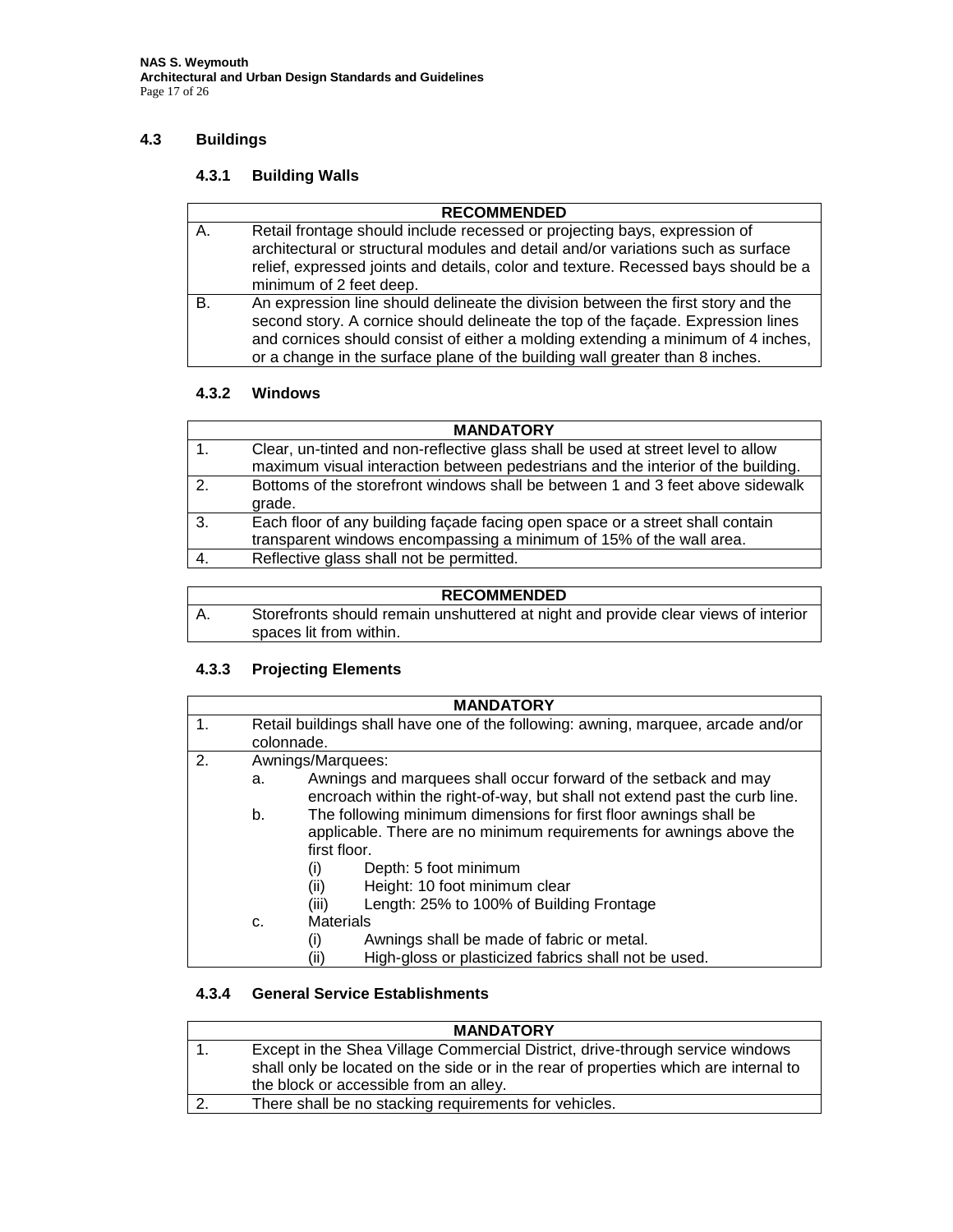### **ARTICLE V – SPECIFIC PROVISIONS APPLICABLE TO OFFICE AND COMMERCIAL BUILDINGS**

#### **5.1 Intent**

**5.1.1** The provisions set forth in Article V apply to all buildings with an office or commercial use within NAS South Weymouth. Applicable office and commercial building forms are specified in the By-Laws, and are as follows: (a) Townhouse-1, (b) Townhouse-2, (c) Apartments with Commercial, (d) Apartments-Podium, (e) Neighborhood Commercial and (f) Office/Commercial. If a building includes both office or commercial uses and other uses, the applicant must comply with this Article III for the portions of the building containing such office or commercial uses and shall comply with the appropriate provisions of these Design Guidelines for the portions of the building containing such other uses. If an office or commercial use does not have a corresponding Building Form, the provisions of this Article V shall nonetheless apply to the buildings containing such office and commercial use. The provisions of this Article V shall not apply to those commercial uses specifically identified in Article IV as retail uses.

**5.1.2** These office and commercial provisions will be used in addition to the general provisions in Article II which apply to all building types. The goal of this Article is to influence the design of all retail aspects of NAS South Weymouth so that they are visually compelling, unique, safe and pedestrian friendly.

#### **5.2 Lot and Street**

### **5.2.1 Principal façade**

|    | <b>RECOMMENDED</b>                                                                                                                                                                             |
|----|------------------------------------------------------------------------------------------------------------------------------------------------------------------------------------------------|
| А. | Street level frontage should be primarily devoted to entrances and windows.                                                                                                                    |
| В. | Liner buildings, if used, should be attached or adjacent to the outside of Large<br>Footprint Buildings to relieve large blank walls and provide activity fronting open<br>spaces and streets. |

#### **5.2.2 Create variety along the street**

|    | <b>MANDATORY</b>                                                              |  |
|----|-------------------------------------------------------------------------------|--|
| 1. | Continuous length of flat walls shall not be permitted.                       |  |
| 2. | On Main Street, doors or entrances with public access shall be provided at    |  |
|    | intervals no greater than 100 feet along a block.                             |  |
| 3. | Stepbacks, setbacks and height changes shall be a minimum of 2 feet in depth. |  |
| 4. | All doors facing Main Street shall be operable and remain unlocked during     |  |
|    | business hours.                                                               |  |

|    | <b>RECOMMENDED</b>                                                                 |
|----|------------------------------------------------------------------------------------|
| А. | Articulation may include storefront bays with modulating building elements such    |
|    | as recesses, projections, expressed entries, building form, columns, pilasters,    |
|    | and/or other clearly expressed architectural details.                              |
| В. | Doors or entrances with public access should be provided at intervals no greater   |
|    | than an average of 50 feet along a block on streets in all zoning districts except |
|    | the Shea Village Commercial District.                                              |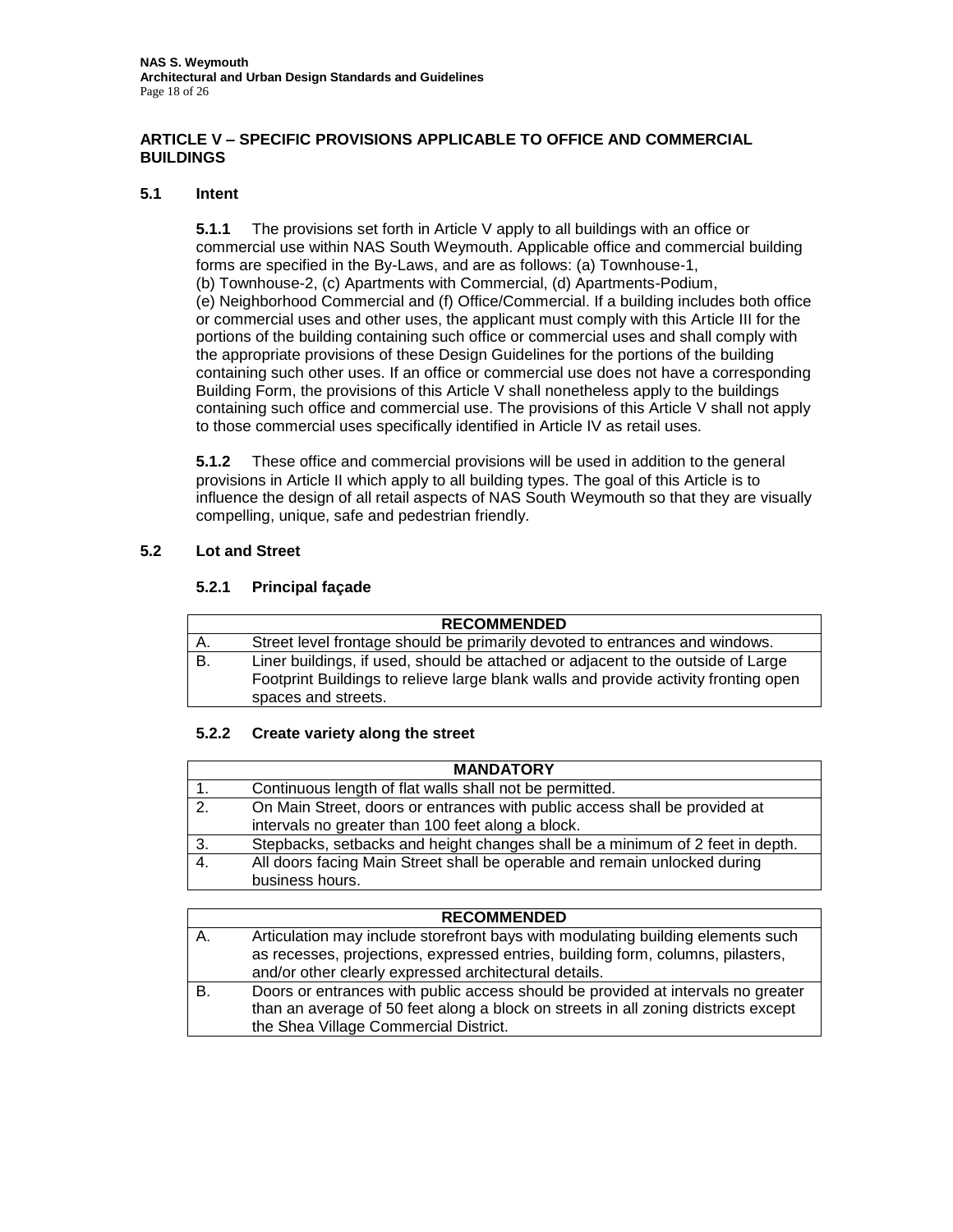# **5.3 Buildings**

# **5.3.1 Building Walls**

|    | <b>RECOMMENDED</b>                                                               |
|----|----------------------------------------------------------------------------------|
| A. | An expression line should delineate the division between the first story and the |
|    | second story. A cornice should delineate the top of the facade. Expression lines |
|    | and cornices should consist of either a molding extending a minimum of 4 inches, |
|    | or a change in the surface plane of the building wall greater than 8 inches.     |

#### **5.3.2 Windows**

|     | <b>MANDATORY</b>                                                                                                                                                |
|-----|-----------------------------------------------------------------------------------------------------------------------------------------------------------------|
|     | Except in the Shea Village Commercial District, clear, un-tinted and non-<br>reflective glass shall be used at street level to allow maximum visual interaction |
|     | between pedestrians and the interior of the building.                                                                                                           |
|     | Each floor of any building façade facing a street shall contain transparent<br>windows encompassing a minimum of 15% of the wall area.                          |
| -3. | Reflective glass shall not be permitted.                                                                                                                        |
|     |                                                                                                                                                                 |

| <b>RECOMMENDED</b>                                                                                                                        |
|-------------------------------------------------------------------------------------------------------------------------------------------|
| Commercial and office buildings in the Village Center District should have<br>prominent entries.                                          |
| Each floor of any building façade facing open space should contain transparent<br>windows encompassing a minimum of 15% of the wall area. |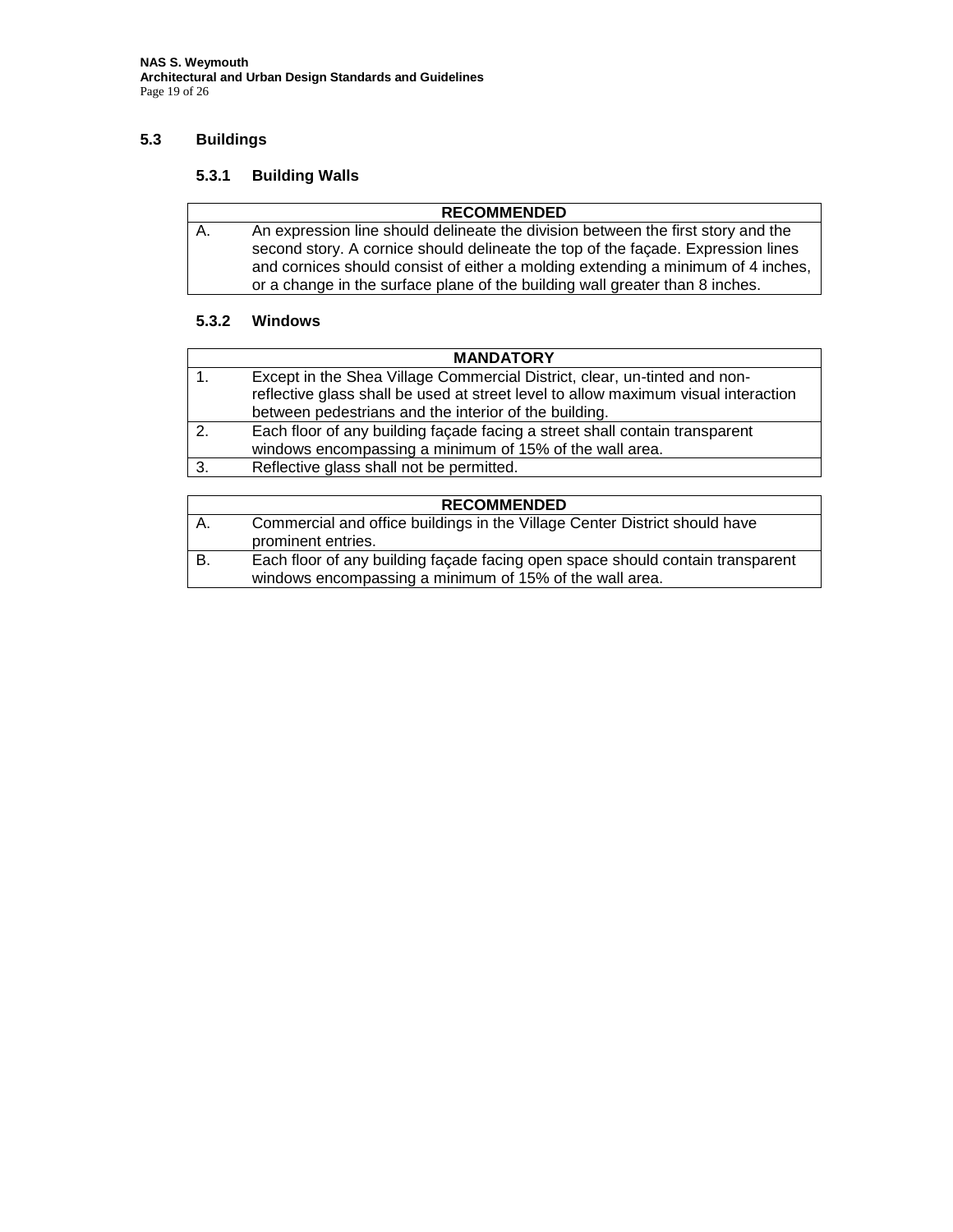#### **ARTICLE VI – SPECIFIC PROVISIONS APPLICABLE TO BIOPHARMACEUTICAL MANUFACTURING AND LIGHT INDUSTRIAL BUILDINGS**

#### **6.1 Intent**

**6.1.1** The provisions set forth in Article VI apply to all buildings with a biopharmaceutical manufacturing or light industrial use within NAS South Weymouth. Applicable biopharmaceutical manufacturing and light industrial building forms are specified in the By-Laws, and are as follows: Biopharmaceutical Manufacturing and Light Industrial. If a building includes both biopharmaceutical manufacturing or light industrial use and other uses, the applicant must comply with this Article VI for the portions of the building containing such biopharmaceutical manufacturing or light industrial use and shall comply with the appropriate provisions of these Design Guidelines for the portions of the building containing such other uses. If a biopharmaceutical manufacturing or light industrial use does not have a corresponding Building Form, the provisions of this Article VI shall nonetheless apply to the buildings containing such biopharmaceutical manufacturing or light industrial use.

**6.1.2** These provisions will be used in addition to the general provisions in Article II which apply to all building types. The goal of this Article is to influence the design of all commercial aspects of NAS South Weymouth so that they are visually compelling, unique, safe, and pedestrian friendly.

### **6.2 Lot and Street**

### **6.2.1 Orientation**

| <b>MANDATORY</b>                                                                  |  |
|-----------------------------------------------------------------------------------|--|
| Buildings shall be oriented to a street or open space, and shall not front solely |  |
| onto parking lots.                                                                |  |

## **6.2.2 Create Variety along the street**

|    | <b>RECOMMENDED</b>                                                                 |
|----|------------------------------------------------------------------------------------|
| А. | Continuous length of flat walls should be avoided. Building walls should be        |
|    | articulated at a minimum every 50 feet.                                            |
| В. | Articulation may include bays with modulating building elements such as            |
|    | recesses, projections, expressed entries, building form, columns, pilasters and/or |
|    | other clearly expressed architectural details.                                     |

#### **6.3 Buildings**

#### **6.3.1 Building Walls**

|    | <b>RECOMMENDED</b>                                                                  |
|----|-------------------------------------------------------------------------------------|
| А. | Recessed or projecting bays, expression of architectural or structural modules      |
|    | and detail, and/or variations such as surface relief, expressed joints and details, |
|    | color and texture should be considered to break up large building walls.            |

#### **6.3.2 Windows**

|  | <b>RECOMMENDED</b>                                                          |
|--|-----------------------------------------------------------------------------|
|  | Clear untinted glass should be used at street level to allow maximum visual |
|  | interaction between pedestrians and the interior of the building.           |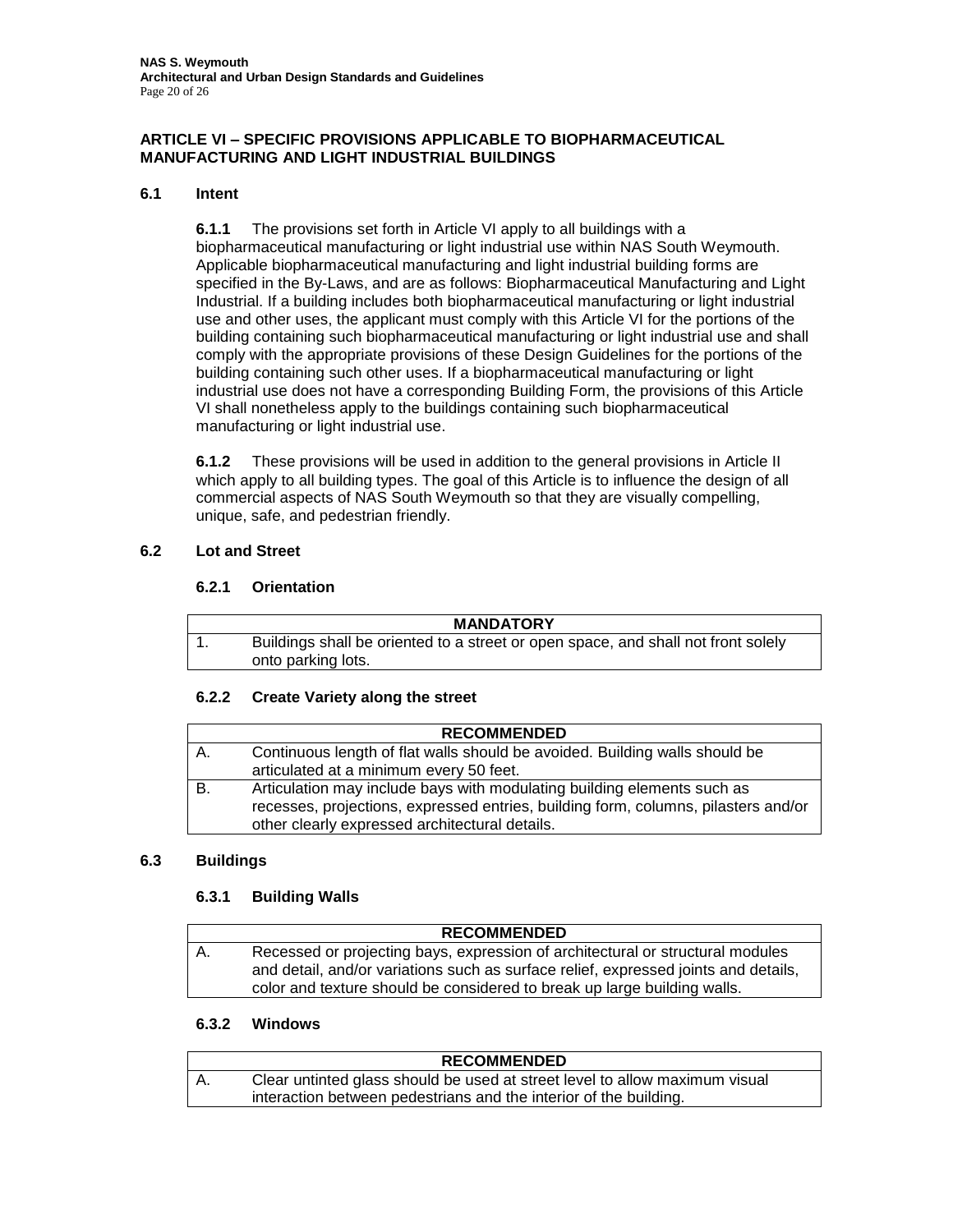#### **6.3.3 Roofs**

| <b>MANDATORY</b>                                                    |
|---------------------------------------------------------------------|
| Mechanical equipment shall be screened, organized and designed as a |
| component of the roofscape.                                         |

### **6.3.4 Proportion and Scale**

|    | <b>RECOMMENDED</b>                                                                  |
|----|-------------------------------------------------------------------------------------|
| Α. | Building mass should be articulated through variation in planes and wall            |
|    | surfaces, fenestration, height variation and differences in materials or colors and |
|    | surface articulations.                                                              |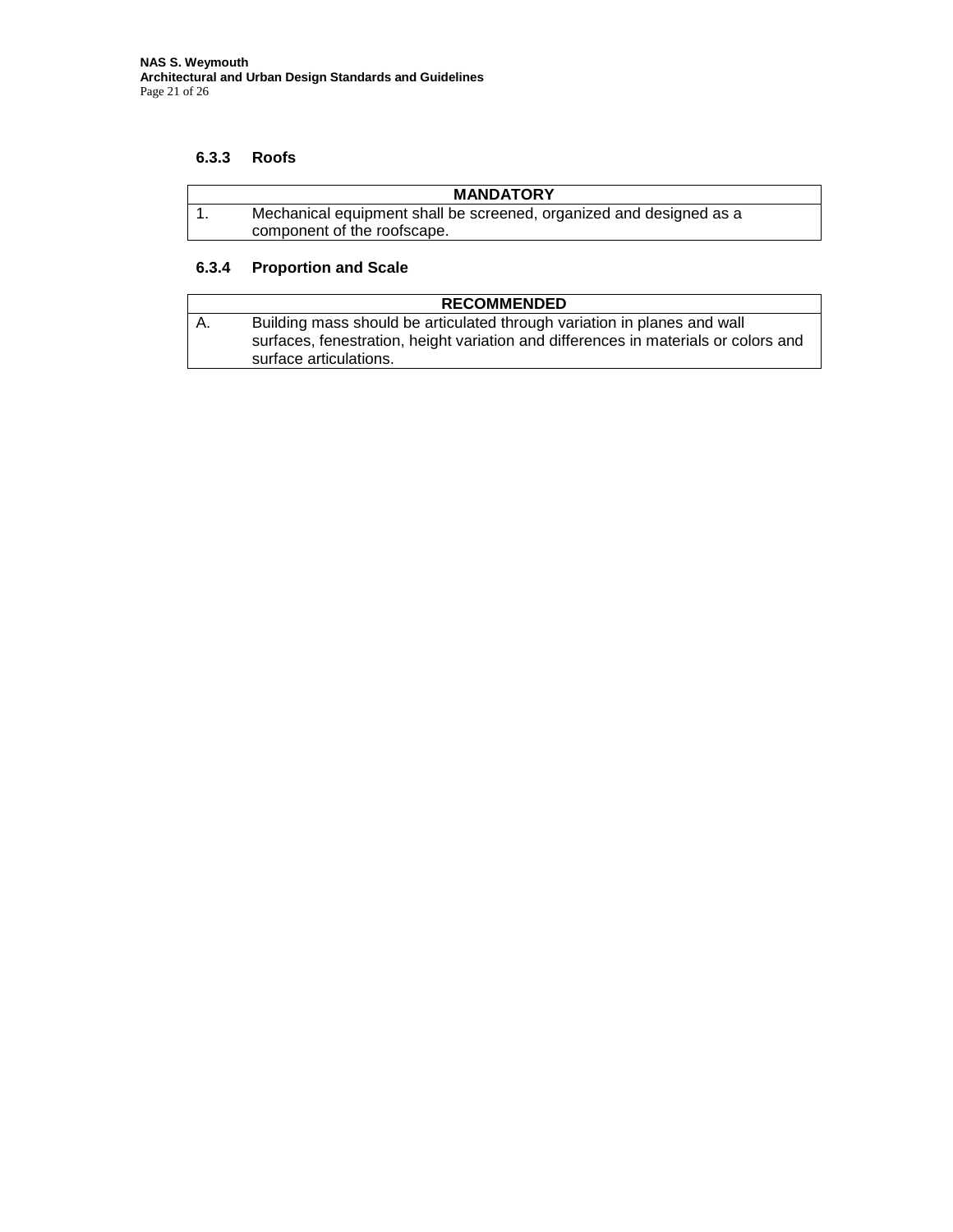## **ARTICLE VII - PARKING**

### **7.1 Intent**

The intent of the parking provisions is to encourage a balance between compact pedestrian-oriented development and necessary car storage, as well as to establish provisions for parking lot design. Parking facilities should be designed in a manner that reduces their visual impact and serves to enhance the public realm rather than detract from it. By creating environments that contain a mixture of uses less parking is needed than in single use scenarios. Article VIII has provisions regarding the design of parking lots and structures.

### **7.2 By-Laws**

Parking requirements are determined by Building Form and can be found in Article 6 of the By-Laws. Shared parking may be used to satisfy some or all of the parking requirements set forth in the By-Laws, as reasonably determined by the Zoning Enforcement Officer. Shared parking is encouraged throughout NAS South Weymouth.

### **7.3 Dimensions**

|   | <b>MANDATORY</b>                                                                |
|---|---------------------------------------------------------------------------------|
|   | The following parking space dimensions and provisions shall apply:              |
|   | Head-in or diagonal parking spaces: 9 feet by 18 feet.<br>a.                    |
|   | Parallel parking spaces: 7 feet by 20 feet minimum.<br>b.                       |
|   | Drive aisles in parking lots: 24 feet wide for two-way circulation and to<br>C. |
|   | provide adequate backup space for 90 degree head-in parking.                    |
| 2 | Landscaping shall be provided in accordance with the provisions of the          |
|   | Subdivision Rules and Regulations for NAS South Weymouth pertaining to          |
|   | landscaping in parking areas.                                                   |
|   |                                                                                 |

|     | <b>RECOMMENDED</b>                                                              |
|-----|---------------------------------------------------------------------------------|
| IA. | A portion of the parking spaces may be designated for use by compact cars,      |
|     | which require smaller dimensions, or for tandem parking, subject to approval by |
|     | the Zoning Enforcement Officer.                                                 |

### **7.4 Parking**

|    | <b>MANDATORY</b>                                                                   |
|----|------------------------------------------------------------------------------------|
| 1. | If no alley exists, then residential garage doors shall be positioned no closer to |
|    | streets or open space than 20 feet behind the principal plane of the building      |
|    | frontage.                                                                          |
| 2. | Two-car garages with one single door shall not be used, except on alleys.          |
| 3. | Garage doors shall not exceed 10 feet in width and the driveway shall be a         |
|    | maximum of 10 feet wide in front of the principal plane of the building.           |
| 4. | Garages facing open space or a street are limited to one car width.                |
| 5. | Where space permits, garage doors shall face the side or the rear, not the front   |
|    | of a building.                                                                     |
| 6. | Circular driveways are prohibited, except they may be used for civic buildings.    |

|    | <b>RECOMMENDED</b>                                                                |
|----|-----------------------------------------------------------------------------------|
| А. | Alleys should be the primary source of access to off- street residential parking. |
|    | Parking along alleys may be head- in, diagonal or parallel. Garages should be     |
|    | accessed from the alley and located in the rear of the lot.                       |

**RECOMMENDED**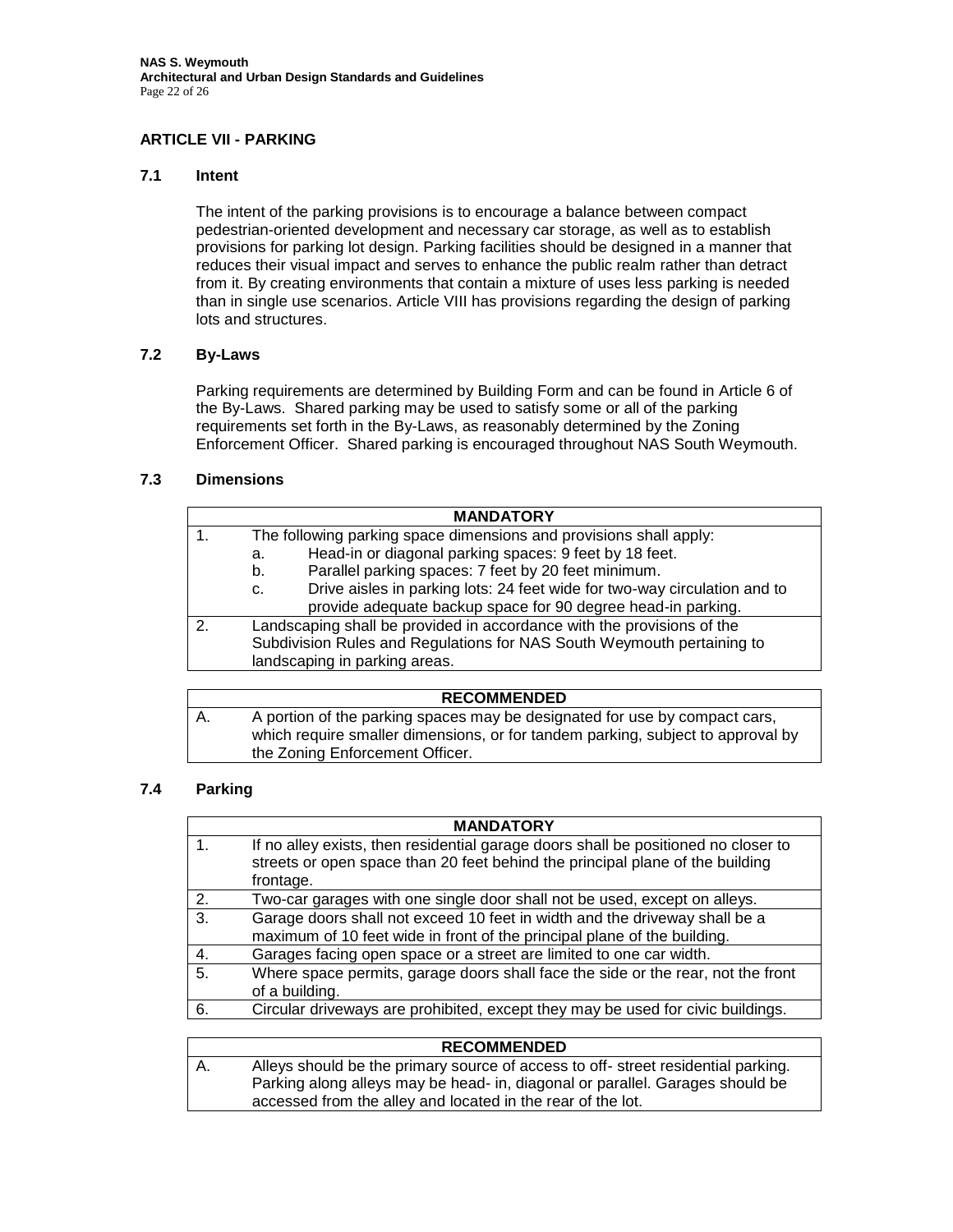# **7.5 Off-Street Surface Parking Lots**

|               | <b>MANDATORY</b>                                                                                                                                                                                                                                                                                                                                                                                                                                                                                                                                                                     |
|---------------|--------------------------------------------------------------------------------------------------------------------------------------------------------------------------------------------------------------------------------------------------------------------------------------------------------------------------------------------------------------------------------------------------------------------------------------------------------------------------------------------------------------------------------------------------------------------------------------|
|               | On Main Street in the Village Center District, parking lots shall be located behind<br>buildings, such that buildings separate parking areas from Main Street. Outside<br>of the Village Center District, parking lots shall be located behind or to the side of<br>buildings, such that buildings or landscaping separate parking areas from the<br>street. Off-street parking areas shall be set back a minimum of 10 feet from<br>property lines along rights-of-way, excluding alleys. Out buildings serving as<br>garages facing alleys shall be permitted within this setback. |
| $\mathcal{P}$ | Ground level parking facing streets or open spaces shall be screened from the<br>sidewalk and the open space. Screening may include buildings and/or<br>landscaping.                                                                                                                                                                                                                                                                                                                                                                                                                 |
| 3             | The minimum width for a landscaping area to screen parking shall be 5 feet.                                                                                                                                                                                                                                                                                                                                                                                                                                                                                                          |

|    | <b>RECOMMENDED</b>                                                           |
|----|------------------------------------------------------------------------------|
| А. | Alleys may be incorporated into parking lots as standard drive aisles.       |
| В. | Access between parking lots across property lines is permitted.              |
| С. | Permeable pavement should be used in parking lot construction.               |
|    | To minimize water consumption, low water vegetative ground cover (other than |
|    | turf) should be used.                                                        |

# **7.6 Structured Parking**

|              | <b>MANDATORY</b>                                                              |
|--------------|-------------------------------------------------------------------------------|
|              | Parking structures shall conceal views of parked autos from streets and open  |
|              | spaces.                                                                       |
| $\mathbf{2}$ | Ground level parking facing streets or open spaces shall be screened from the |
|              | sidewalk and open spaces. Screening may include buildings and/or landscaping. |
| 3.           | The minimum width for a landscaping area to screen parking shall be 5 feet.   |
|              | The minimum depth for buildings used to screen parking shall be 20 feet.      |

|    | <b>RECOMMENDED</b>                                                                                                                                           |
|----|--------------------------------------------------------------------------------------------------------------------------------------------------------------|
| Α. | Parking structures should incorporate innovative design ideas, especially for                                                                                |
|    | façade treatment, signage, mitigating landscape and covered walkways.                                                                                        |
| В. | Parking structures should be compatible in color, form and quality of architectural<br>details with adjacent buildings and development patterns in NAS South |
|    | Weymouth.                                                                                                                                                    |
| C. | Openings to parking areas other than garage doors should be limited to those                                                                                 |
|    | required by applicable building codes or other regulations for ventilation.                                                                                  |
|    | Openings should be well above or below eye level and should be covered with                                                                                  |
|    | visually attractive screening to minimize the parking and its lighting from being                                                                            |
|    | seen from the street.                                                                                                                                        |
| D. | Signage and light sources internal to the parking structure should not be visible                                                                            |
|    | from outside the parking structure. Lighting, particularly on parking decks, should                                                                          |
|    | not illuminate or produce glare to adjacent properties.                                                                                                      |
| Е. | Setbacks from the property line are permitted to accommodate landscaping and                                                                                 |
|    | other buffer features including climbing vines, trellises, trees or similar landscape                                                                        |
|    | elements.                                                                                                                                                    |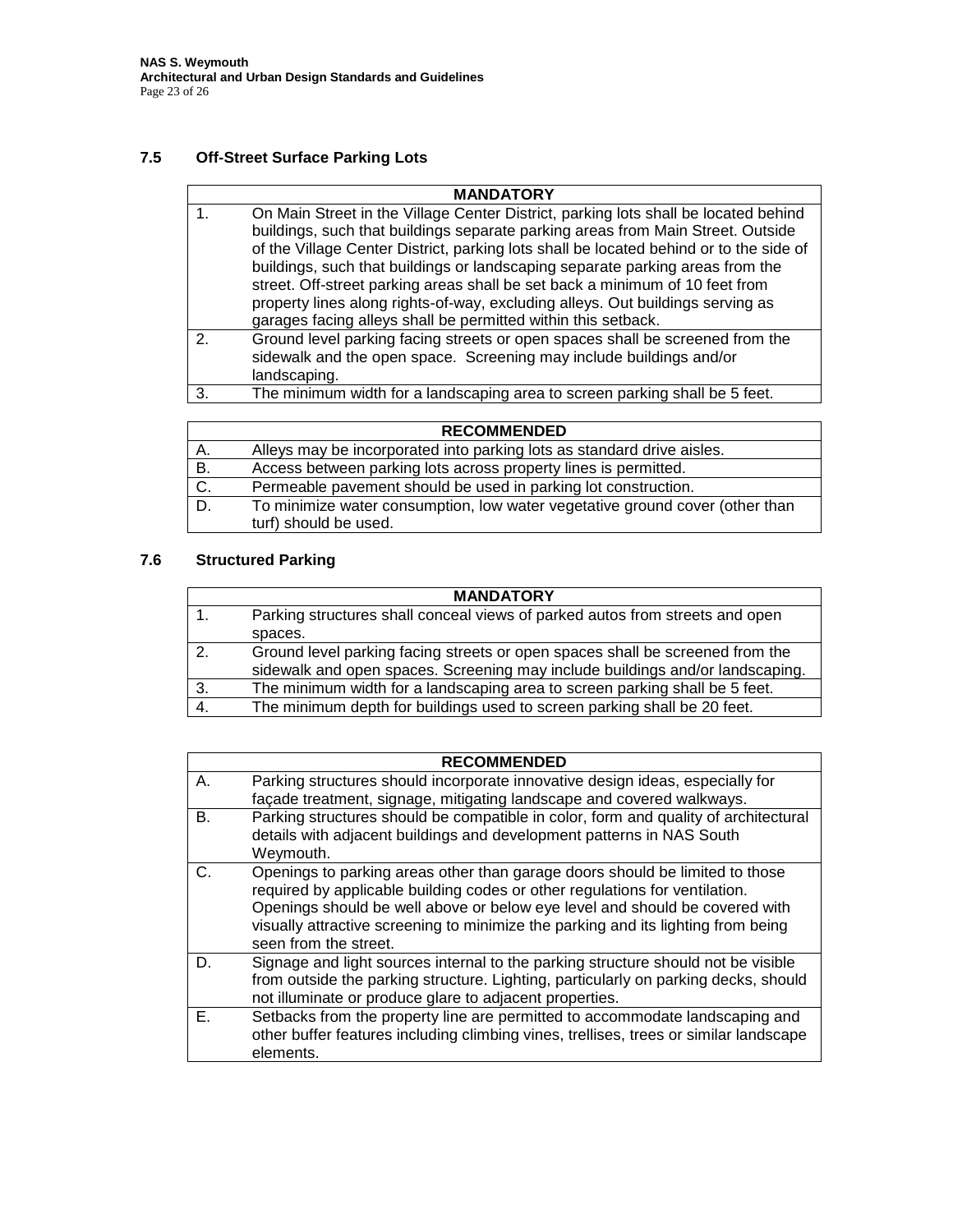# **ARTICLE VIII – GOLF COURSE**

|    | <b>RECOMMENDED</b>                                                          |
|----|-----------------------------------------------------------------------------|
| A. | The siting, design, construction, and maintenance of any golf course should |
|    | comply with the Audubon Bronze Signature Program of Audubon International.  |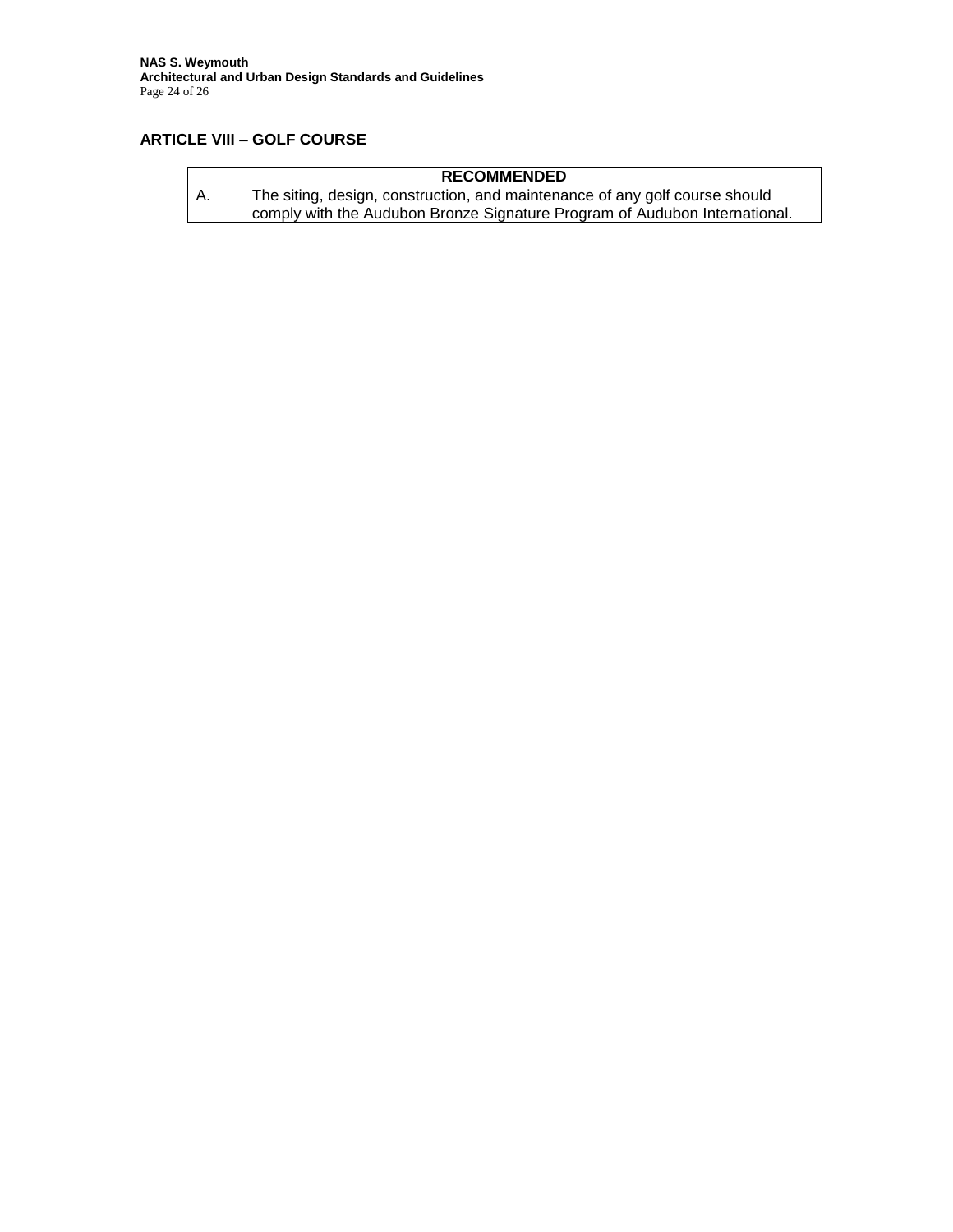# **ARTICLE IX - SIGNAGE**

### **9.1 Intent**

The signage provisions are intended to ensure compatibility among the signs in NAS South Weymouth.

#### **9.2 General**

|               | <b>MANDATORY</b>                                                                                                                                                             |
|---------------|------------------------------------------------------------------------------------------------------------------------------------------------------------------------------|
|               | Signs shall be flat against the facade, or mounted projecting from the facade.<br>Freestanding monument signs are permitted only in the Shea Village Commercial<br>District. |
| $\mathcal{P}$ | Signs shall be externally lit from the front. Back lighting of signs shall not be<br>used.                                                                                   |
| 3.            | Neon-lit signs shall be permitted only if size and location is controlled to prevent<br>excessive light, as determined by the Zoning Enforcement Officer.                    |
|               | Flashing signs, moving signs and roof signs shall not be used.                                                                                                               |
| 5.            | Temporary signs with a specific date of expiration, such as sandwich boards,<br>shall be allowed, after approval by the Zoning Enforcement Officer.                          |

### **RECOMMENDED** A. Signs should be made of the following materials: Wood (painted or natural), stone, copper, brass, galvanized steel, painted canvas or paint/engraved on façade surface.

**9.3 Street Signs** (See Subdivision Rules and Regulations)

#### **9.4 Identity Signs**

| <b>MANDATORY</b>                                                                                                     |
|----------------------------------------------------------------------------------------------------------------------|
| Building numbers shall be located on all buildings.                                                                  |
|                                                                                                                      |
| <b>RECOMMENDED</b>                                                                                                   |
| ■ Adall (a anno an chall beell din a communication and distance and an announce of ● in the announce in the interior |

| ΙA. | Retail/commercial building numbers should be a minimum of 6 inches in height, |
|-----|-------------------------------------------------------------------------------|
|     | and a maximum of 10 inches in height.                                         |
|     |                                                                               |
| ΙB. | Residential building numbers should be a minimum of 4 inches in height, and a |

### **9.5 Building Signs**

|     | <b>MANDATORY</b>                                                            |
|-----|-----------------------------------------------------------------------------|
| . . | Retail signs along sidewalks shall be located a minimum of 8 feet above the |
|     | pedestrian sidewalk.                                                        |

|    | <b>RECOMMENDED</b>                                                               |
|----|----------------------------------------------------------------------------------|
| А. | Sign types may include the following: Fin signs, A- frame, awning signs, surface |
|    | mounted signs, window signs and pole signs.                                      |
| В. | Signs should not cover or obscure architectural elements.                        |
| C. | Individual tenant signs may be located on individual storefronts, over display   |
|    | windows and/or at entries.                                                       |